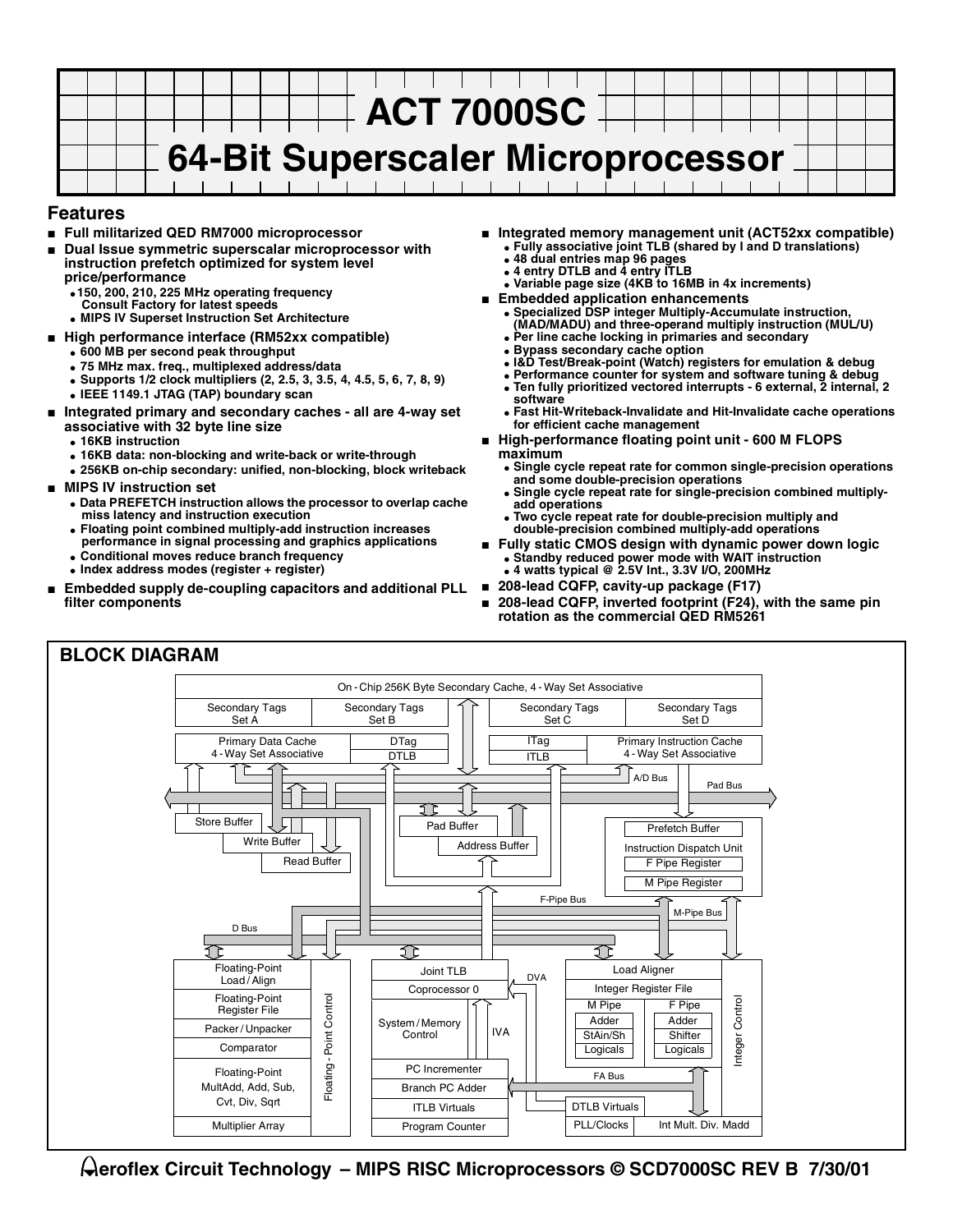# **DESCRIPTION**

The ACT 7000SC is a highly integrated symmetric superscalar microprocessor capable of issuing two instructions each processor cycle. It has two high performance 64-bit integer units as well as a high throughput, fully pipelined 64-bit floating point unit. To keep its multiple execution units running efficiently, the ACT 7000SC integrates not only 16KB 4-way set associative instruction and data caches but backs them up with an integrated 256KB 4-way set associative secondary as well. For maximum efficiency, the data and secondary caches are writeback and nonblocking. A RM52XX family compatible, operating system friendly memory management unit with a 64/48-entry fully associative TLB and a high-performance 64-bit system interface supporting hardware prioritized and vectored interrupts round out the main features of the processor.

The ACT 7000SC is ideally suited for highend embedded control applications such as<br>internetworking, high performance image internetworking, high performance image manipulation, high speed printing, and 3-D visualization.

# **HARDWARE OVERVIEW**

The ACT 7000SC offers a high-level of integration targeted at high-performance embedded applications. The key elements of the ACT 7000SC are briefly described below.

## **CPU Registers**

Like all MIPS ISA processors, the ACT 7000SC CPU has a simple, clean user visible state consisting of 32 general purpose registers, or GPR's, two special purpose registers for integer multiplication and division, and a program counter; there are no condition code bits. Figure 1 shows the user visible state.

#### **Superscalar Dispatch**

The ACT 7000SC has an efficient symmetric superscalar dispatch unit which allows it to issue up to two instructions per cycle. For purposes of instruction issue, the ACT 7000SC defines four classes of instructions: integer, load/store, branches, and floating-point. There are two logical pipelines, the function, or F, pipeline and the memory, or M, pipeline. Note however that the M pipe can execute integer as well as memory type instructions.

### **Table 1 – Instruction Issue Rules**

| F Pipe                                               | <b>M</b> Pipe       |
|------------------------------------------------------|---------------------|
| one of:                                              | one of:             |
| integer, branch, floating-point,<br>integer mul, div | integer, load/store |

Figure 2 is a simplification of the pipeline section and illustrates the basics of the instruction issue mechanism.

| 63 |     | r |
|----|-----|---|
|    | 0   |   |
|    | r1  |   |
|    | r2  |   |
|    |     |   |
|    |     |   |
|    |     |   |
|    |     |   |
|    | r29 |   |
|    | r30 |   |
|    | r31 |   |

#### **General Purpose Registers**



## **Figure 1 – CP0 Registers**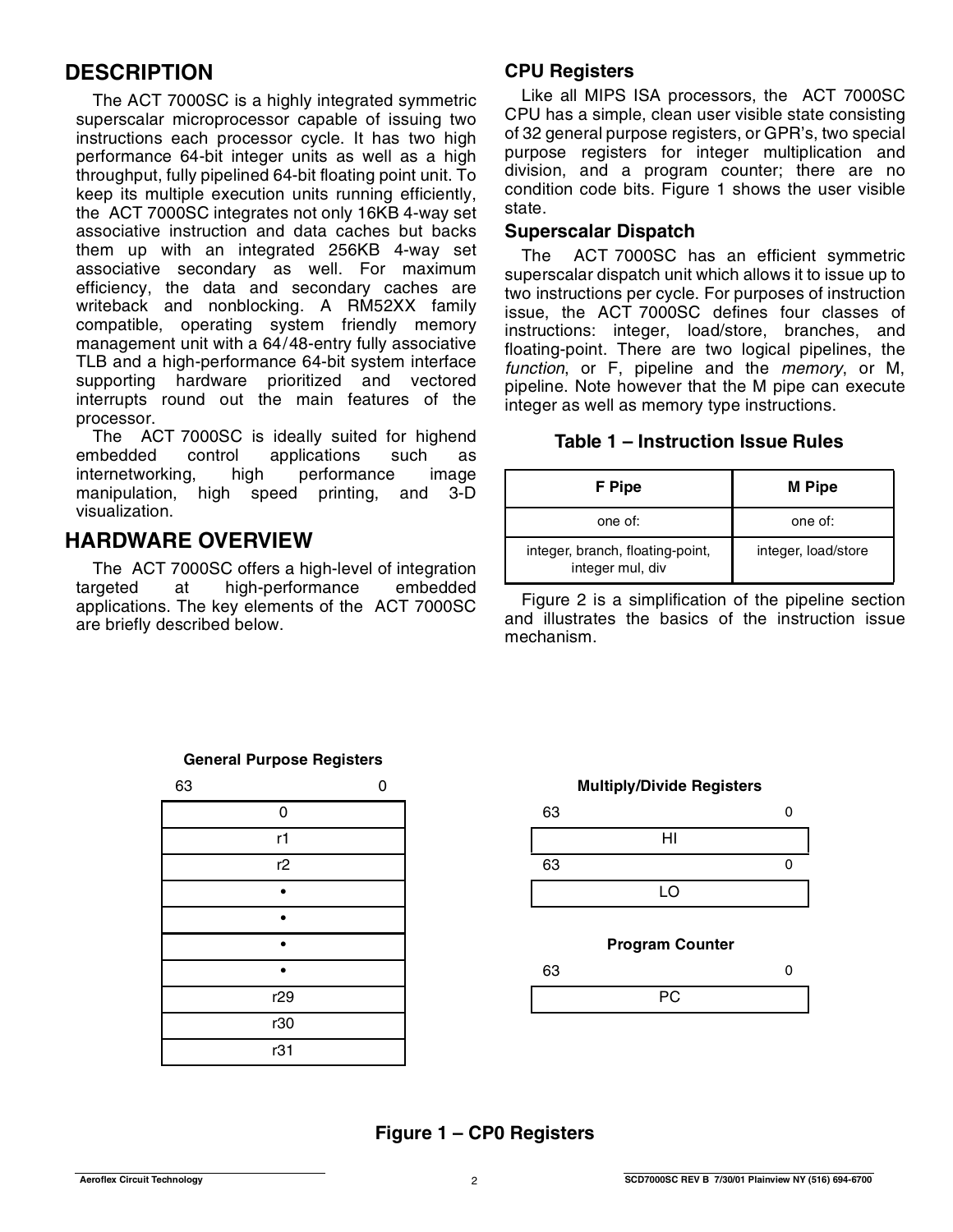

**Figure 2 – Instruction Issue Paradigm**

The figure illustrates that one F pipe instruction and one M pipe instruction can be issued concurrently but that two M pipe or two F pipe instructions cannot be issued. Table 2 specifies more completely the instructions within each class.

#### **Table 2 – Dual Issue Instruction Classes**

| integer                                                                | load/store                              | floating-point                                   | branch            |
|------------------------------------------------------------------------|-----------------------------------------|--------------------------------------------------|-------------------|
| add, sub, or, xor, Iw, sw, Id, sd, I fadd, fsub, fmult,<br>shift, etc. | Idc1, sdc1,<br>mov, movc,<br>fmov, etc. | fmadd, fdiv, fcmp, bCzT, bCzF, j,<br>fsgrt, etc. | beg, bne,<br>etc. |

The symmetric superscalar capability of the ACT 7000SC, in combination with its low latency integer execution units and high-throughput fully pipelined floating-point execution unit, provides unparalleled price/performance in computational intensive embedded applications.

#### **Pipeline**

The logical length of both the F and M pipelines is five stages with state committing in the register write, or W, pipe stage. The physical length of the floating-point execution pipeline is actually seven stages but this is completely transparent to the user.

Figure 3 shows instruction execution within the ACT 7000SC when instructions are issuing simultaneously down both pipelines. As illustrated in the figure, up to ten instructions can be executing simultaneously. This figure presents a somewhat simplistic view of the processors operation however since the out-of-order completion of loads, stores, and

| 10 | 11 | $\overline{2}$ | 1R | 2R | 1A | 2Α | 1D | 2D | 1W | 2W                                    |                 |    |    |    |    |    |    |    |
|----|----|----------------|----|----|----|----|----|----|----|---------------------------------------|-----------------|----|----|----|----|----|----|----|
| 1  | 11 | 2 <sub>l</sub> | 1R | 2R | 1A | 2A | 1D | 2D | 1W | 2W                                    |                 |    |    |    |    |    |    |    |
|    |    |                |    |    |    |    |    |    |    |                                       |                 |    |    |    |    |    |    |    |
| 2  |    |                | 11 | 21 | 1R | 2R | 1A | 2A | 1D | 2D                                    | 1W              | 2W |    |    |    |    |    |    |
| 13 |    |                | 11 | 21 | 1R | 2R | 1A | 2A | 1D | 2D                                    | 1W              | 2W |    |    |    |    |    |    |
|    |    |                |    |    |    |    |    |    |    |                                       |                 |    |    |    |    |    |    |    |
| 4  |    |                |    |    | 11 | 21 | 1R | 2R | 1A | 2A                                    | 1D              | 2D | 1W | 2W |    |    |    |    |
| 15 |    |                |    |    | 11 | 21 | 1R | 2R | 1A | 2A                                    | 1D              | 2D | 1W | 2W |    |    |    |    |
|    |    |                |    |    |    |    |    |    |    |                                       |                 |    |    |    |    |    |    |    |
| 6  |    |                |    |    |    |    | 11 | 21 | 1R | 2R                                    | 1А              | 2A | 1D | 2D | 1W | 2W |    |    |
| 7  |    |                |    |    |    |    | 11 | 21 | 1R | 2R                                    | 1А              | 2A | 1D | 2D | 1W | 2W |    |    |
|    |    |                |    |    |    |    |    |    |    |                                       |                 |    |    |    |    |    |    |    |
| 8  |    |                |    |    |    |    |    |    | 11 | 21                                    | $1\overline{R}$ | 2R | 1А | 2A | 1D | 2D | 1W | 2W |
| 19 |    |                |    |    |    |    |    |    | 11 | 21                                    | $1\overline{R}$ | 2R | 1А | 2A | 1D | 2D | 1W | 2W |
|    |    |                |    |    |    |    |    |    |    |                                       |                 |    |    |    |    |    |    |    |
|    |    |                |    |    |    |    |    |    |    | $\rightarrow$ one cycle $\rightarrow$ |                 |    |    |    |    |    |    |    |

1I-1R: Instruction cache access

2I: Instruction virtual to physical address translation

2R: Register file read, Bypass calculation, Instruction decode, Branch address calculation

1A: Issue or slip decision, Branch decision

1A: Data virtual address calculation

1A-2A: Integer add, logical, shift

2A: Store Align

2A-2D: Data cache access and load align

1D: Data virtual to physical address translation

2W: Register file write

## **Figure 3 – Pipeline**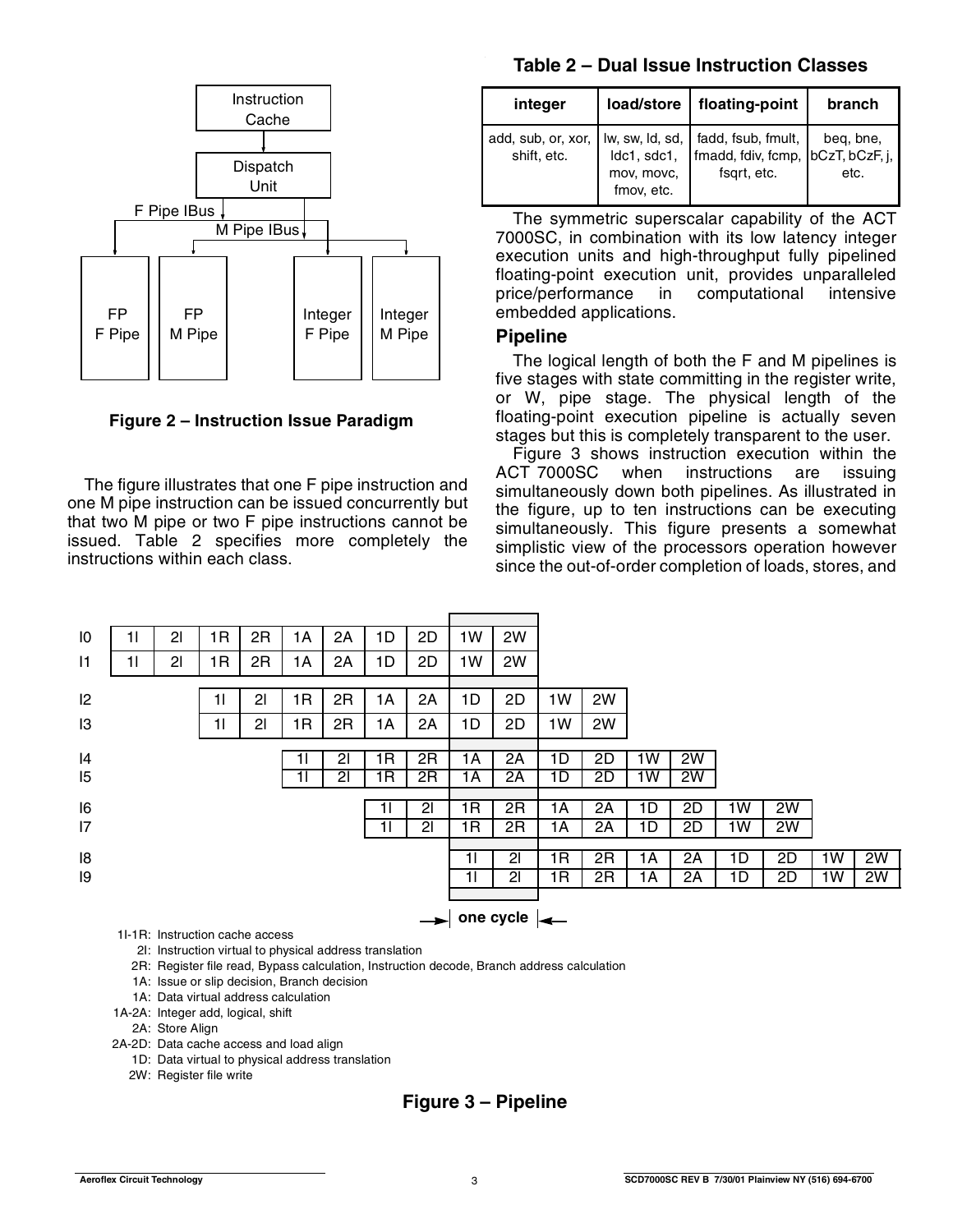long latency floating-point operations can result in there being even more instructions in process than what is shown.

Note that instruction dependencies, resource conflicts, and branches result in some of the instruction slots being occupied by NOPs.

### **Integer Unit**

Like the ACT 52xx family, the ACT 7000SC implements the MIPS IV Instruction Set Architecture, and is therefore fully upward compatible with applications that run on processors such as the R4650 and R4700 that implement the earlier generation MIPS III Instruction Set Architecture. Additionally, the ACT 7000SC includes two implementation specific instructions not found in the baseline MIPS IV ISA, but that are useful in the embedded market place. Described in detail in a later section of this datasheet, these instructions are integer multiply-accumulate and three-operand integer multiply.

The ACT 7000SC integer unit includes thirty-two general purpose 64-bit registers, the HI/LO result registers for the two-Pipeline operand integer multiply/divide operations, and the program counter, or PC. There are two separate execution units, one of which can execute function, or F, type instructions and one which can execute memory, or M, type instructions. See above for a description of the instruction types and the issue rules. As a special case, integer multiply/divide instructions as well as their corresponding MFHi and MFLo instructions can only be executed in the F type execution unit. Within each execution unit the operational characteristics are the same as on previous QED designs with single cycle ALU operations (add, sub, logical, shift), one cycle load delay, and an autonomous multiply/divide unit.

#### **Register File**

The ACT 7000SC has thirty-two general purpose registers with register location (r0) hard wired to zero value. These registers are used for scalar integer operations and address calculation. In order to service the two integer execution units, the register file has four read ports and two write ports and is fully bypassed both within and between the two execution units to minimize operation latency in the pipeline.

## **ALU**

The ACT 7000SC has two complete integer ALU's each consisting of an integer adder/subtractor, a logic unit, and a shifter. Table 3 shows the functions performed by the ALU's for each execution unit. Each of these units is optimized to perform all operations in a single processor cycle.

## **Table 3 – ALU Operations**

| Unit    | F Pipe                             | <b>M</b> Pipe                      |
|---------|------------------------------------|------------------------------------|
| Adder   | add, sub                           | add, sub, data address<br>add      |
| Logic   | logic, moves, zero shifts<br>(nop) | logic, moves, zero shifts<br>(nop) |
| Shifter | non zero shift                     | non zero shift, store<br>align     |

### **Integer Multiply/Divide**

The ACT 7000SC has a single dedicated integer multiply/divide unit optimized for high-speed multiply and multiply-accumulate operations. The multiply/divide unit resides in the F type execution unit. Table 4 shows the performance of the multiply/divide unit on each operation.

| Opcode                  | Operand<br><b>Size</b> | Latency | Repeat<br>Rate | <b>Stall</b><br><b>Cycles</b> |
|-------------------------|------------------------|---------|----------------|-------------------------------|
| MULT/U,                 | 16 bit                 | 4       | 3              | ∩                             |
| MAD/U                   | 32 bit                 | 5       | 4              | ∩                             |
| <b>MUL</b>              | 16 bit                 | 4       | 3              | 2                             |
|                         | 32 bit                 | 5       | 4              | 3                             |
| DMULT,<br><b>DMULTU</b> | any                    | 9       | 8              | O                             |
| DIV, DIVD               | any                    | 36      | 36             |                               |
| DDIV,<br><b>DDIVU</b>   | any                    | 68      | 68             |                               |

The baseline MIPS IV ISA specifies that the results of a multiply or divide operation be placed in the Hi and Lo registers. These values can then be transferred to the general purpose register file using the Move-from-Hi and Move-from-Lo (MFHI/MFLO) instructions.

In addition to the baseline MIPS IV integer multiply instructions, the ACT 7000SC also implements the 3-operand multiply instruction, MUL. This instruction specifies that the multiply result go directly to the integer register file rather than the Lo register. The portion of the multiply that would have normally gone into the Hi register is discarded. For applications where it is known that the upper half of the multiply result is not required, using the MUL instruction eliminates the necessity of executing an explicit MFLO instruction.

Also included in the ACT 7000SC are the multiply-add instructions MAD/MADU. This instruction multiplies two operands and adds the resulting product to the current contents of the Hi and Lo registers. The multiply-accumulate operation is the core primitive of almost all signal processing algorithms allowing the ACT 7000SC to eliminate the need for a separate DSP engine in many embedded applications.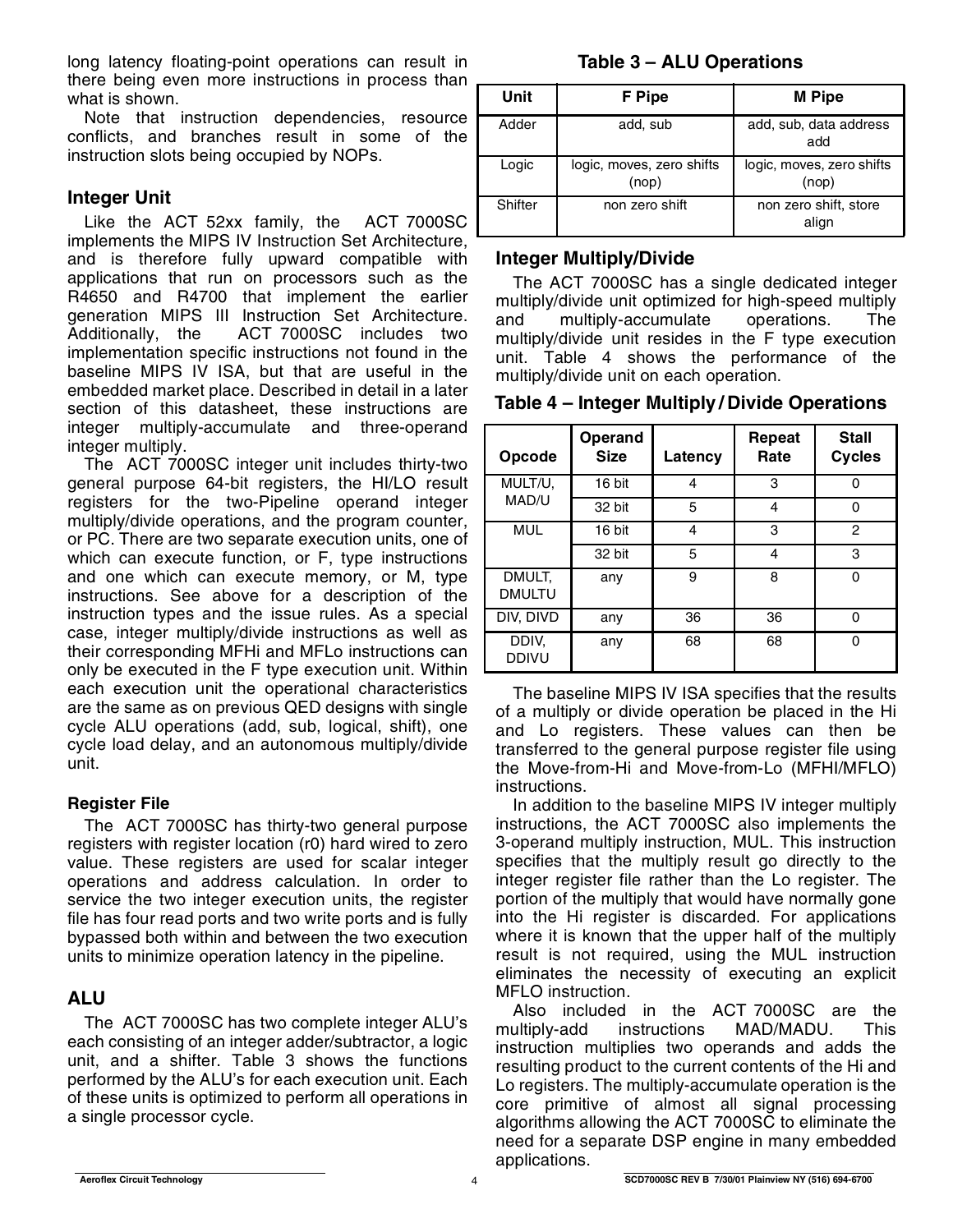By pipelining the multiply-accumulate function and dynamically determining the size of the input operands, the ACT 7000SC is able to maximize throughput while still using an area efficient implementation.

## **Floating-Point Coprocessor**

The ACT 7000SC incorporates a high-performance fully pipe-lined floating-point coprocessor which includes a floating-point register file and autonomous execution units for multiply/ add/convert and divide/square root. The floating-point coprocessor is a tightly coupled co-execution unit, decoding and executing instructions in parallel with, and in the case of floating-point loads and stores, in cooperation with the M pipe of the integer unit. As described earlier, the superscalar capabilities of the ACT 7000SC allow floating-point computation instructions to issue concurrently with integer instructions.

## **Floating-Point Unit**

The ACT 7000SC floating-point execution unit supports single and double precision arithmetic, as specified in the IEEE Standard 754. The execution unit is broken into a separate divide/square root unit and a pipelined multiply/add unit. Overlap of divide/square root and multiply/add is supported.

The ACT 7000SC maintains fully precise floating-point exceptions while allowing both overlapped and pipelined operations. Precise exceptions are extremely important in object-oriented programming environments and highly desirable for debugging in any environment.

The floating-point unit's operation set includes floating-point add, subtract, multiply, multiply-add, divide, square root, reciprocal, reciprocal square root, conditional moves, conversion between fixed-point and floating-point format, conversion between floating-point formats, and floating-point compare. Table 5 gives the latencies of the floating-point instructions in internal processor cycles.

## **Floating-Point General Register File**

The floating-point general register file, FGR, is made up of thirty-two 64-bit registers. With the floating-point load and store double instructions, LDC1 and SDC1, the floating-point unit can take advantage of the 64-bit wide data cache and issue a floating-point coprocessor load or store double-word instruction in every cycle.

The floating-point control register file contains two registers; one for determining configuration and revision information for the coprocessor and one for control and status information. These registers are primarily used for diagnostic software, exception handling, state saving and restoring, and control of rounding modes.

## **Table 5 – Floating Point Latencies and Repeat Rates**

| Operation   | Latency<br>single/double | <b>Repeat Rate</b><br>single/double |
|-------------|--------------------------|-------------------------------------|
| fadd        | 4                        | 1                                   |
| fsub        | 4                        | 1                                   |
| fmult       | 4/5                      | 1/2                                 |
| fmadd       | 4/5                      | 1/2                                 |
| fmsub       | 4/5                      | 1/2                                 |
| fdiv        | 21/36                    | 19/34                               |
| fsqrt       | 21/36                    | 19/34                               |
| frecip      | 21/36                    | 19/34                               |
| frsqrt      | 38/68                    | 36/66                               |
| fcvt.s.d    | 4                        | 1                                   |
| fcvt.s.w    | 6                        | 3                                   |
| fcvt.s.l    | 6                        | 3                                   |
| fcvt.d.s    | 4                        | 1                                   |
| fcvt.d.w    | 4                        | 1                                   |
| fcvt.d.l    | 4                        | 1                                   |
| fcvt.w.s    | 4                        | 1                                   |
| fcvt.w.d    | 4                        | 1                                   |
| fcvt.l.s    | 4                        | 1                                   |
| fcvt.l.d    | 4                        | 1                                   |
| fcmp        | 1                        | 1                                   |
| fmov, fmovc | 1                        | 1                                   |
| fabs, fneg  | 1                        | 1                                   |

To support superscalar operations, the FGR has four read ports and two write ports, and is fully bypassed to minimize operation latency in the pipeline. Three of the read ports and one write port are used to support the combined multiply-add instruction while the fourth read and second write port allows a concurrent floating-point load or store and conditional moves.

## **System Control Coprocessor (CP0)**

The system control coprocessor (CP0) in the MIPS architecture is responsible for the virtual memory sub-system, the exception control system, and the diagnostics capability of the processor. In the MIPS architecture, the system control coprocessor (and thus the kernel software) is implementation dependent. For memory management, the ACT 7000SC CP0 is logically identical to that of the RM5200 Family and R5000. For interrupt exceptions and diagnostics, the ACT 7000SC is a superset of the RM5200 Family and R5000 implementing additional features described later in the sections on Interrupts, the Test/Breakpoint facility, and the Performance Counter facility.

The memory management unit controls the virtual memory system page mapping. It consists of an instruction address translation buffer, or ITLB, a data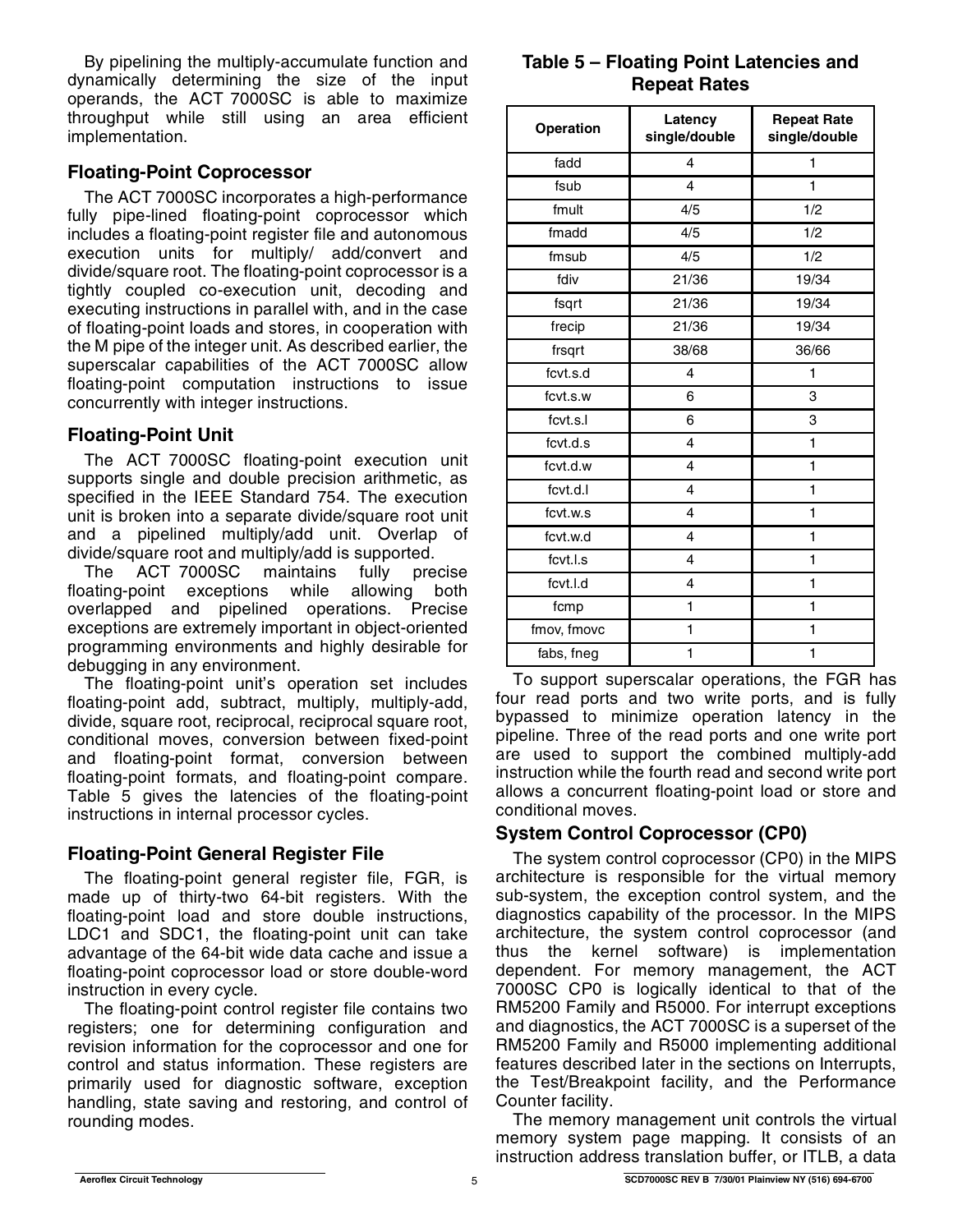address translation buffer, or DTLB, a Joint TLB, or JTLB, and coprocessor registers used by the virtual memory mapping sub-system.

#### **System Control Coprocessor Registers**

The ACT 7000SC incorporates all system control coprocessor (CP0) registers internally. These registers provide the path through which the virtual memory system's page mapping is examined and modified, exceptions are handled, and operating modes are controlled (kernel vs. user mode, interrupts enabled or disabled, cache features). In addition, the ACT 7000SC includes registers to implement a real-time cycle counting facility, to aid in cache and system diagnostics, and to assist in data error detection.

To support the non-blocking caches and enhanced interrupt handling capabilities of the ACT 7000SC, both the data and control register spaces of CP0 are supported by the ACT 7000SC. In the data register space, that is the space accessed using the MFC0 and MTC0 instructions, the ACT 7000SC supports the same registers as found in the RM5200, R4000 and R5000 families. In the control space, that is the space accessed by the previously unused CTC0 and CFC0 instructions, the ACT 7000SC supports five new registers. The first three of these new 32-bit registers support the enhanced interrupt handling capabilities and are the Interrupt Control, Interrupt Priority Level Lo (IPLLO), and Interrupt Priority Level Hi (IPLHI) registers. These registers are described further in the section on interrupt handling. The other two registers, Imprecise Error 1 and Imprecise Error 2, have been added to help diagnose bus errors which occur on non-blocking memory references.

Figure 4 shows the CP0 registers.

#### **Virtual to Physical Address Mapping**

The ACT 7000SC provides three modes of virtual addressing:

- user mode
- supervisor mode
- kernel mode

This mechanism is available to system software to provide a secure environment for user processes. Bits in the CP0 Status register determine which virtual addressing mode is used. In the user mode, the ACT 7000SC provides a single, uniform virtual address space of 256GB (2GB in 32-bit mode).

When operating in the kernel mode, four distinct virtual address spaces, totalling 1024GB (4GB in 32-bit mode), are simultaneously available and are differentiated by the high-order bits of the virtual address.

The ACT 7000SC processor also supports a supervisor mode in which the virtual address space is 256.5GB (2.5GB in 32-bit mode), divided into three regions based on the high-order bits of the virtual address. Figure 5 shows the address space layout for 32-bit operation.



## **Figure 4 – CP0 Registers**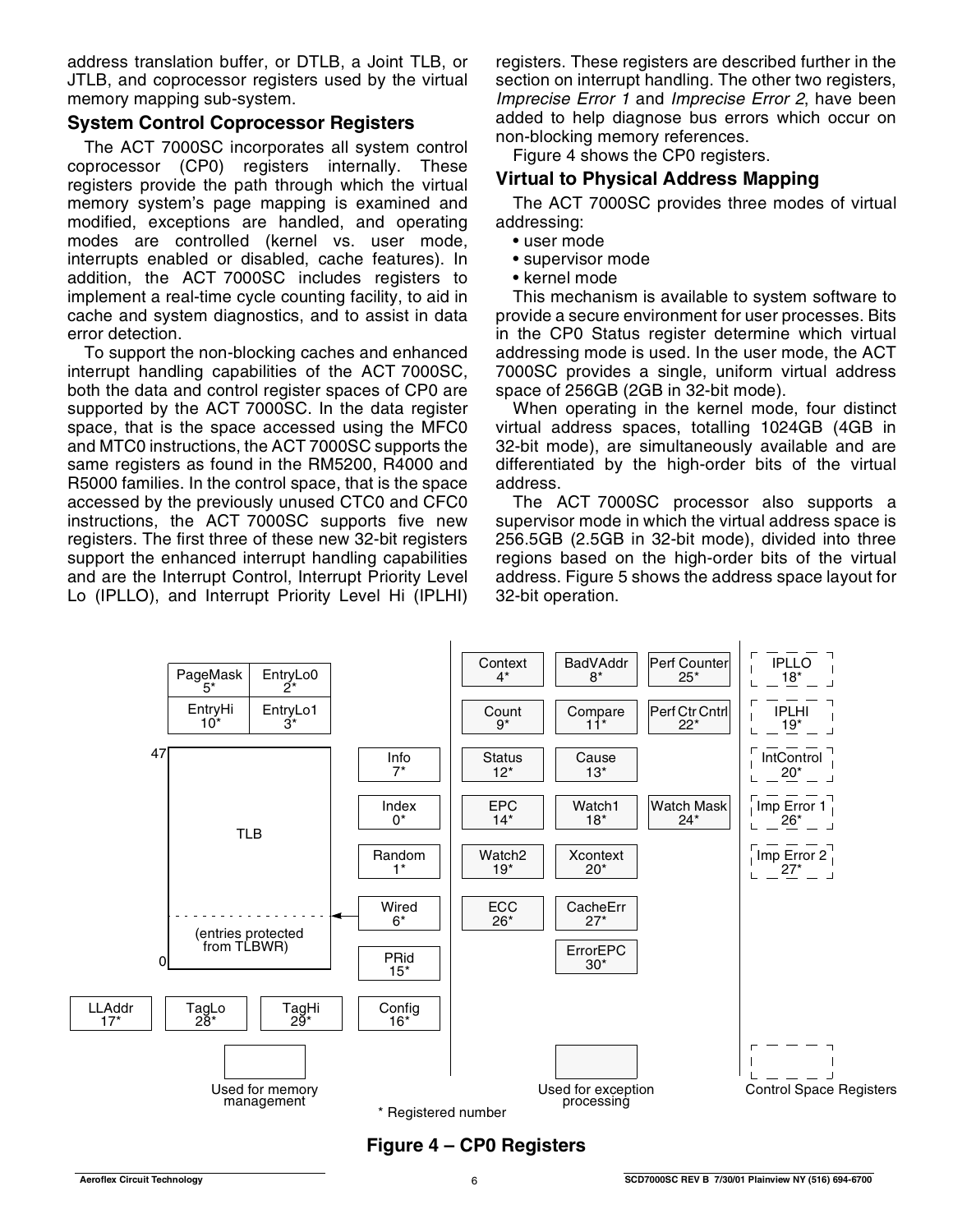### **Figure 5 – Kernel Mode Virtual Addressing (32-bit mode)**

| 0xFFFFFFFF  | Kernel virtual address space<br>(kseg3)<br>Mapped, 0.5GB |
|-------------|----------------------------------------------------------|
| 0xE0000000  |                                                          |
| 0xDFFFFFFF  | Supervisor virtual address space<br>(ksseg)              |
|             | Mapped, 0.5GB                                            |
| 0xC0000000  |                                                          |
| 0xBFFFFFFFF | Uncached kernel physical address space<br>(kseg1)        |
|             | Unmapped, 0.5GB                                          |
| 0xA0000000  |                                                          |
| 0x9FFFFFFFF | Cached kernel physical address space<br>(kseg0)          |
|             | Unmapped, 0.5GB                                          |
| 0x80000000  |                                                          |
| 0x7FFFFFFFF | User virtual address space<br>(kuseg)                    |
|             | Mapped, 2.0GB                                            |
|             |                                                          |
|             |                                                          |
|             |                                                          |
|             |                                                          |
|             |                                                          |
| 0x00000000  |                                                          |

When the ACT 7000SC is configured for 64-bit addressing, the virtual address space layout is an upward compatible extension of the 32-bit virtual address space layout.

## **Joint TLB**

For fast virtual-to-physical address translation, the ACT 7000SC uses a large, fully associative TLB that maps virtual pages to their corresponding physical addresses. As indicated by its name, the joint TLB (JTLB) is used for both instruction and data translations. The JTLB is organized as pairs of even/odd entries, and maps a virtual address and address space identifier into the large, 64GB physical address space. By default, the JTLB is configured as 48 pairs of even/odd entries. The 64 even/odd entry optional configuration is set at boot time.

Two mechanisms are provided to assist in controlling the amount of mapped space, and the replacement characteristics of various memory regions. First, the page size can be configured, on a per-entry basis, to use page sizes in the range of 4KB to 16MB (in 4X multiples). A CP0 register, PageMask,

is loaded with the desired page size of a mapping, and that size is stored into the TLB along with the virtual address when a new entry is written. Thus, operating systems can create special purpose maps; for example, a typical frame buffer can be memory mapped using only one TLB entry.

The second mechanism controls the replacement algorithm when a TLB miss occurs. The ACT 7000SC provides a random replacement algorithm to select a TLB entry to be written with a new mapping; however, the processor also provides a mechanism whereby a system specific number of mappings can be locked into the TLB, thereby avoiding random replacement. This mechanism allows the operating system to guarantee that certain pages are always mapped for performance reasons and for deadlock avoidance. This mechanism also facilitates the design of real-time systems by allowing deterministic access to critical software.

The JTLB also contains information that controls the cache coherency protocol for each page. Specifically, each page has attribute bits to determine whether the coherency algorithm is: uncached, write-back, write-through with write-allocate, write-through without write-allocate, write-back with secondary bypass. Note that both of the write-through protocols bypass the secondary cache since it does not support writes of less than a complete cache line.

These protocols are used for both code and data on the ACT 7000SC with data using write-back or write-through depending on the application. The write-through modes support the same efficient frame buffer handling as the RM5200 Family, R4700 and R5000.

## **Instruction TLB**

The ACT 7000SC uses a 4-entry instruction TLB (ITLB) to minimize contention for the JTLB, to eliminate the critical path of translating through a large associative array, and to save power. Each ITLB entry maps a 4KB page. The ITLB improves performance by allowing instruction address translation to occur in parallel with data address translation. When a miss occurs on an instruction address translation by the ITLB, the least-recently used ITLB entry is filled from the JTLB. The operation of the ITLB is completely transparent to the user.

## **Data TLB**

The ACT 7000SC uses a 4-entry data TLB (DTLB) for the same reasons cited above for the ITLB. Each DTLB entry maps a 4KB page. The DTLB improves performance by allowing data address translation to occur in parallel with instruction address translation. When a miss occurs on a data address translation by the DTLB, the DTLB is filled from the JTLB. The DTLB refill is pseudo-LRU: the least recently used entry of the least recently used pair of entries is filled. The operation of the DTLB is completely transparent to the user.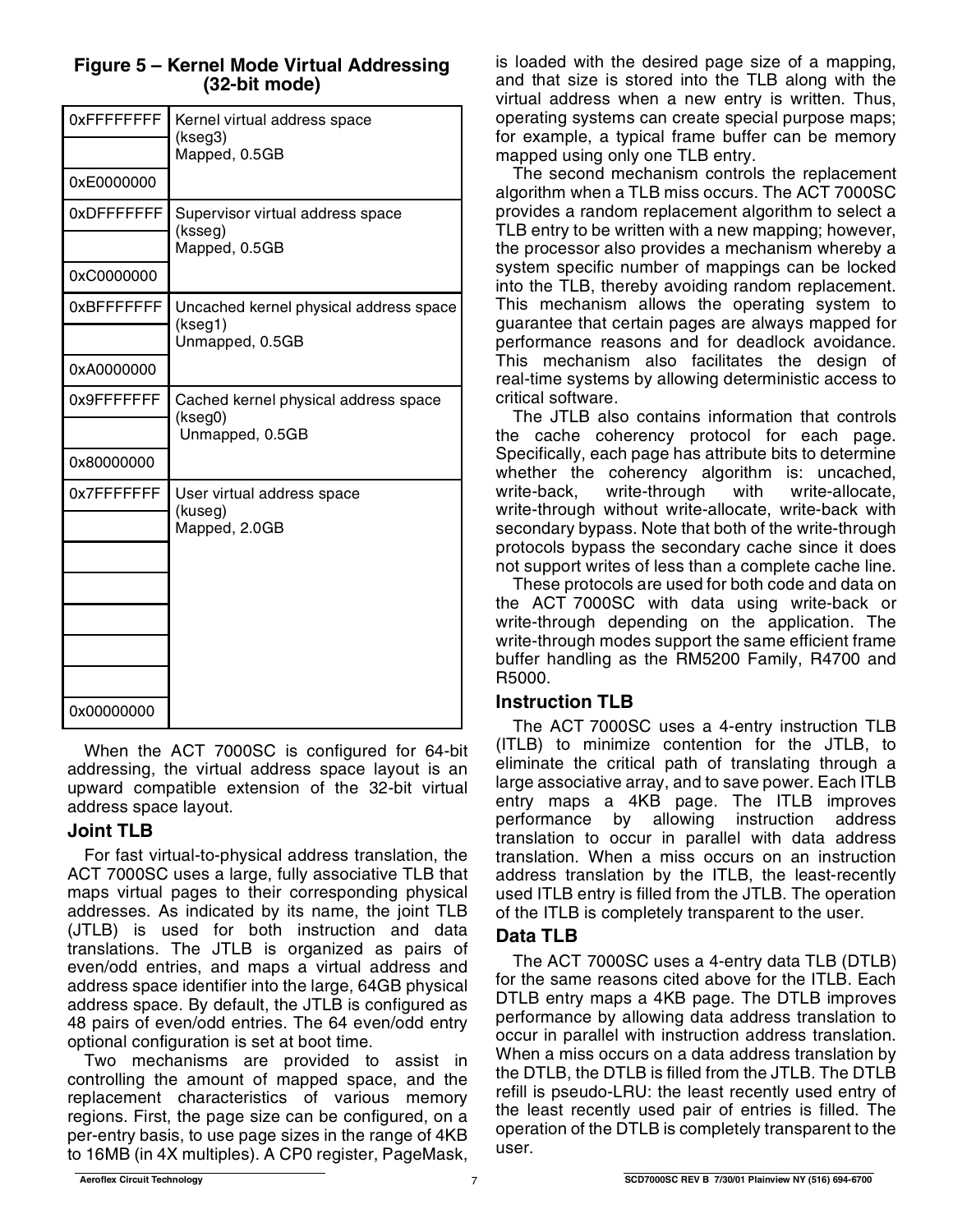## **Cache Memory**

In order to keep the ACT 7000SC's superscalar pipeline full and operating efficiently, the ACT 7000SC has integrated primary instruction and data caches with single cycle access as well as a large unified secondary cache with a three cycle miss penalty from the primaries. Each primary cache has a 64-bit read path, a 128-bit write path, and both caches can be accessed simultaneously. The primary caches provide the integer and floating-point units with an aggregate band-width of 3.6 GB per second at an internal clock frequency of 225 MHz. During an instruction or data primary cache refill, the secondary cache can provide a 64-bit datum every cycle following the initial three cycle latency for a peak bandwidth of 2.4 GB per second.

#### **Instruction Cache**

The ACT 7000SC has an integrated 16KB, four-way set associative instruction cache and, even though instruction address translation is done in parallel with the cache access, the combination of 4-way set associativity and 16KB size results in a cache which is virtually indexed and physically tagged. Since the effective physical index eliminates the potential for virtual aliases in the cache, it is possible that some operating system code can be simplified as compared with the RM5200 Family, R5000 and R4000 class processors.

The data array portion of the instruction cache is 64 bits wide and protected by word parity while the tag array holds a 24-bit physical address, 14 housekeeping bits, a valid bit, and a single bit of parity protection.

By accessing 64 bits per cycle, the instruction cache is able to supply two instructions per cycle to the superscalar dispatch unit. For signal processing, graphics, and other numerical code sequences where a floating-point load or store and a floating-point computation instruction are being issued together in a loop, the entire bandwidth available from the instruction cache will be consumed by instruction issue. For typical integer code mixes, where instruction dependencies and other resource constraints restrict the achievable parallelism, the extra instruction cache bandwidth is used to fetch both the taken and non-taken branch paths to minimize the overall penalty for branches. A 32-byte (eight instruction) line size is used to maximize the communication efficiency between the instruction cache and the secondary cache, or memory system.

The ACT 7000SC is the first MIPS RISC microprocessor to support cache locking on a per line basis. The contents of each line of the cache can be locked by setting a bit in the Tag. Locking the line prevents its contents from being overwritten by a subsequent cache miss. Refill will occur only into unlocked cache lines. This mechanism allows the programmer to lock critical code into the cache thereby guaranteeing deterministic behavior for the locked code sequence.

#### **Data Cache**

The ACT 7000SC has an integrated 16KB, four-way set associative data cache, and even though data address translation is done in parallel with the cache access, the combination of 4-way set associativity and 16KB size results in a cache which is physically indexed and physically tagged. Since the effective physical index eliminates the potential for virtual aliases in the cache, it is possible that some operating system code can be simplified compared to the RM5200 Family, R5000 and R4000 class processors. The data cache is non-blocking; that is, a miss in the data cache will not necessarily stall the processor pipeline. As long as no instruction is encountered which is dependent on the data reference which caused the miss, the pipeline will continue to advance. Once there are two cache misses outstanding, the processor will stall if it encounters another load or store instruction. A 32-byte (eight word) line size is used to maximize the communication efficiency between the data cache and the secondary cache or memory system. The data array portion of the data cache is 64 bits wide and protected by byte parity while the tag array holds a 24-bit physical address, 3 housekeeping bits, a two bit cache state field, and has two bits of parity protection. The normal write policy is write-back, which means that a store to a cache line does not immediately cause memory to be updated. This increases system performance by reducing bus traffic and eliminating the bottleneck of waiting for each store operation to finish before issuing a subsequent memory operation. Software can, however, select write-through on a per-page basis when appropriate, such as for frame buffers. Cache protocols supported for the data cache are:

- 1. **Uncached.** Reads to addresses in a memory area identified as uncached will not access the cache. Writes to such addresses will be written directly to main memory without updating the cache.
- 2. **Write-back.** Loads and instruction fetches will first search the cache, reading the next memory hierarchy level only if the desired data is not cache resident. On data store operations, the cache is first searched to determine if the target address is cache resident. If it is resident, the cache contents will be updated, and the cache line marked for later write-back. If the cache lookup misses, the target line is first brought into the cache and then the write is performed as above.
- 3. **Write-through with write allocate.** Loads and instruction fetches will first search the cache, reading from memory only if the desired data is not cache resident; write-through data is never cached in the secondary cache. On data store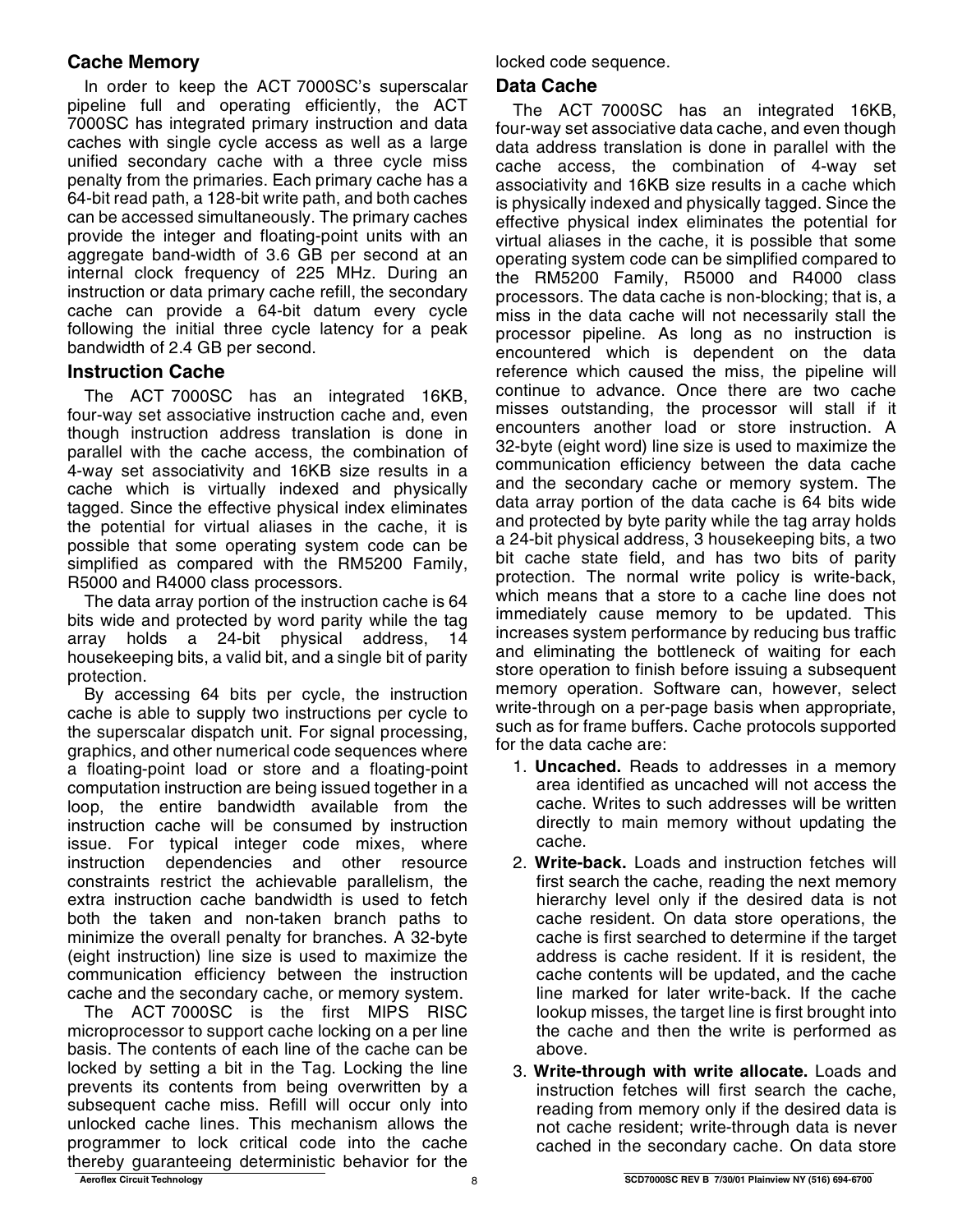operations, the cache is first searched to determine if the target address is cache resident. If it is resident, the primary cache contents will be updated and main memory will also be written leaving the write-back bit of the cache line unchanged; no writes will occur into the secondary. If the cache lookup misses, the target line is first brought into the cache and then the write is performed as above.

- 4. **Write-through without write allocate.** Loads and instruction fetches will first search the cache, reading from memory only if the desired data is not cache resident; write-through data is never cached in the secondary. On data store operations, the cache is first searched to determine if the target address is cache resident. If it is resident, the cache contents will be updated and main memory will also be written leaving the write-back bit of the cache line unchanged; no writes will occur into the secondary. If the cache lookup misses, then only main memory is written.
- 5. **Write-back with secondary bypass.** Loads and instruction fetches first search the primary cache, reading from memory only if the desired data is not resident; the secondary is not searched. On data store operations, the primary cache is first searched to determine if the target address is resident. If it is resident, the cache contents are updated, and the cache line marked for later write-back. If the cache lookup misses, the target line is first brought into the cache and then the write is performed as above.

Associated with the Data Cache is the store buffer. When the ACT 7000SC executes a STORE instruction, this single-entry buffer gets written with the store data while the tag comparison is performed. If the tag matches, then the data is written into the Data Cache in the next cycle that the Data Cache is not accessed (the next non-load cycle). The store buffer allows the ACT 7000SC to execute a store every processor cycle and to perform back-to-back stores without penalty. In the event of a store immediately followed by a load to the same address, a combined merge and cache write will occur such that no penalty is incurred.

#### **Secondary Cache**

The ACT 7000SC has an integrated 256KB, four-way set associative, block write-back secondary cache. The secondary has the same line size as the primaries, 32 bytes, is logically 64-bits wide matching the system interface and primary widths, and is protected with doubleword parity. The secondary tag array holds a 20-bit physical address, 2 housekeeping bits, a three bit cache state field, and two parity bits.

By integrating a secondary cache, the ACT 7000SC is able to dramatically decrease the latency of a primary cache miss without dramatically increasing the number of pins and the amount of power required by the processor. From a technology point of view, integrating a secondary cache maximally leverages CMOS semiconductor technology by using silicon to build the structures that are most amenable to silicon technology; silicon is being used to build very dense, low power memory arrays rather than large power hungry I/O buffers.

Further benefits of an integrated secondary are flexibility in the cache organization and management policies that are not practical with an external cache. Two previously mentioned examples are the 4-way associativity and write-back cache protocol.

A third management policy for which integration affords flexibility is cache hierarchy management. With multiple levels of cache, it is necessary to specify a policy for dealing with cases where two cache lines at level n of the hierarchy would, if possible, be sharing an entry in level n+1 of the hierarchy. The policy followed by the ACT 7000SC is motivated by the desire to get maximum cache utility and results in the ACT 7000SC allowing entries in the primaries which do not necessarily have a corresponding entry in the secondary; the ACT 7000SC does not force the primaries to be a subset of the secondary. For example, if primary cache line A is being filled and a cache line already exists in the secondary for primary cache line B at the location where primary A's line would reside then that secondary entry will be replaced by an entry corresponding to primary cache line A and no action will occur in the primary for cache line B. This operation will create the aforementioned scenario where the primary cache line which initially had a corresponding secondary entry will no longer have such an entry. Such a primary line is called an orphan. In general, cache lines at level n+1 of the hierarchy are called parents of level n's children.

Another ACT 7000SC cache management optimization occurs for the case of a secondary cache line replacement where the secondary line is dirty and has a corresponding dirty line in the primary. In this case, since it is permissible to leave the dirty line in the primary, it is not necessary to write the secondary line back to main memory. Taking this scenario one step further, a final optimization occurs when the aforementioned dirty primary line is replaced by another line and must be written back, in this case, it will be written directly to memory bypassing the secondary cache.

## **Secondary Caching Protocols**

Unlike the primary data cache, the secondary cache supports only uncached and block write-back. As noted earlier, cache lines managed with either of the write-through protocols will not be placed in the secondary cache. A new caching attribute, write-back with secondary bypass, allows the secondary to be bypassed entirely. When this attribute is selected, the secondarywill not be filled on load misses and will not be written on dirty write-backs from the primary.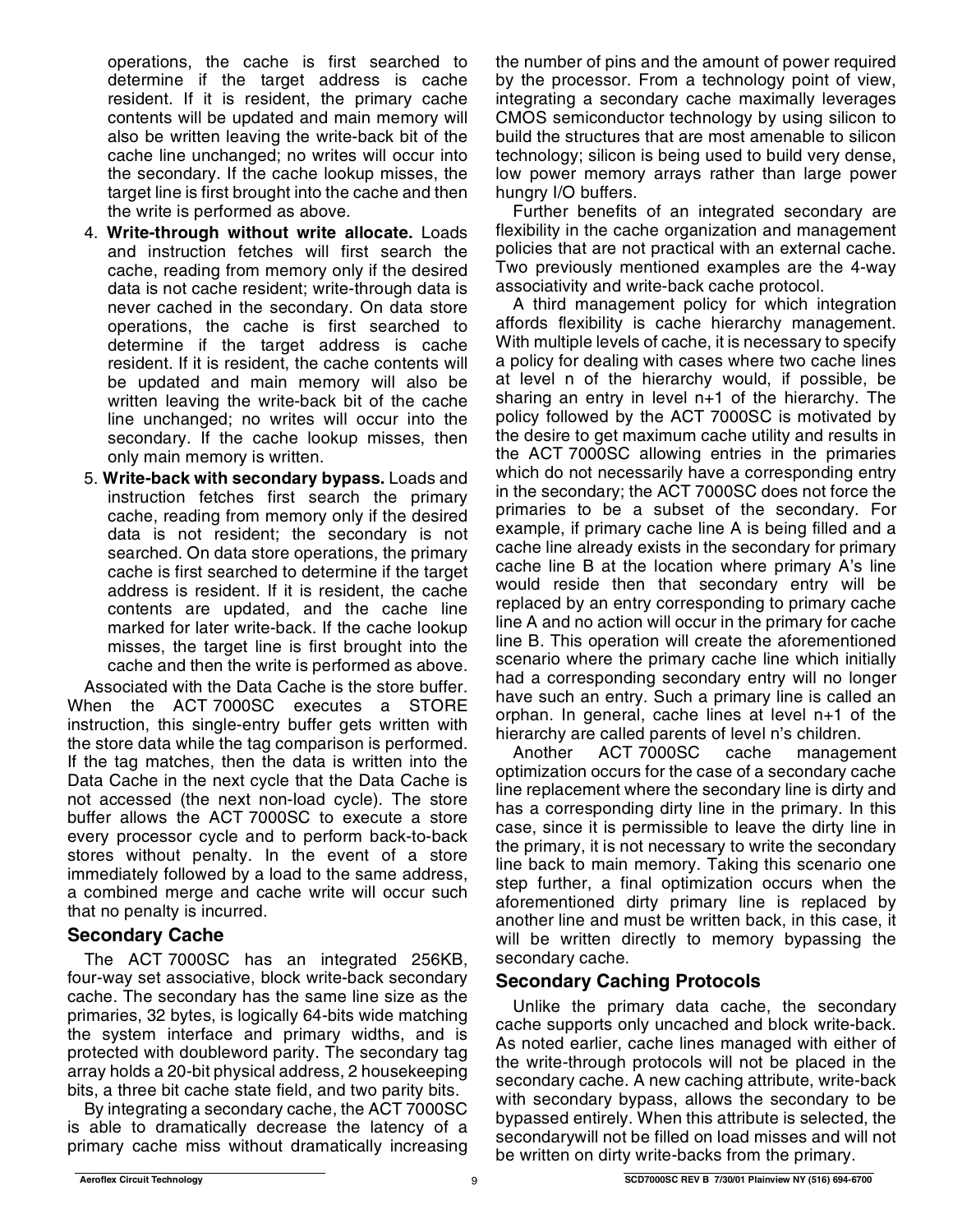## **Table 6 – Cache Attributes**

| <b>Attribute</b>        | <b>Instruction</b>  | Data                                  | <b>Secondary</b>                           |
|-------------------------|---------------------|---------------------------------------|--------------------------------------------|
| Size                    | 16KB                | 16KB                                  | 256KB                                      |
| Associativity           | 4-way               | 4-way                                 | 4-way                                      |
| Replacement Algorithm.  | cyclic              | cyclic                                | cyclic                                     |
| Line size               | 32 byte             | 32 byte                               | 32 byte                                    |
| Index                   | vAddr 11.0          | vAddr 11.0                            | pAddr 15.0                                 |
| Tag                     | pAddr 3512          | pAddr 3512                            | pAddr 3516                                 |
| Write policy            | n.a.                | write-back, write-through             | block write-back, bypass                   |
| read policy             | n.a.                | non-blocking (2 outstanding)          | non-blocking (data only, 2<br>outstanding) |
| read order              | critical word first | critical word first                   | critical word first                        |
| write order             | <b>NA</b>           | sequential                            | sequential                                 |
| miss restart following: | complete line       | first double (if waiting for<br>data) | n.a.                                       |
| Parity                  | per word            | per byte                              | per doubleword                             |

#### **Cache Locking**

The ACT 7000SC allows critical code or data fragments to be locked into the primary and secondary caches. The user has complete control over what locking is performed with cache line granularity. For instruction and data fragments in the primaries, locking is accomplished by setting either or both of the cache lock enable bits in the CP0 ECC register, specifying the set via a field in the CP0 ECC register, and then executing either a load instruction or a Fill\_I cache operation for data or instructions respectively. Only two sets are lockable within each cache: set A and set B. Locking within the secondary works identically to the primaries using a separate secondary lock enable bit and the same set selection field. As with the primaries, only two sets are lockable: sets A and B. Table 7 summarizes the cache locking capabilities.

| Cache            | Lock<br><b>Enable</b> | <b>Set Select</b>                                    | <b>Activate</b>         |
|------------------|-----------------------|------------------------------------------------------|-------------------------|
| Primary I        | <b>ECC[27]</b>        | $ECC[28]=0\rightarrow A$<br>$ECCI28=1 \rightarrow B$ | Fill T                  |
| <b>Primary D</b> | <b>ECC[26]</b>        | $ECC[28]=0\rightarrow A$<br>$ECCI28=1 \rightarrow B$ | Load/Store              |
| Secondary        | <b>ECC[25]</b>        | $ECC[28]=0\rightarrow A$<br>$ECC[28]=1\rightarrow B$ | Fill I or<br>Load/Store |

#### **Cache Management**

To improve the performance of critical data

movement operations in the embedded environment, the ACT 7000SC significantly improves the speed of operation of certain critical cache management operations as compared with the R5000 and R4000 families. In particular, the speed of the Hit-Write-back-Invalidate and Hit-Invalidate cache operations has been improved in some cases by an order of magnitude over that of the earlier families. Table 8 compares the ACT 7000SC with the R4000 and R5000 processors.

**Table 8 – Penalty Cycle**

|                              |                  |                  | <b>Penalty</b> |
|------------------------------|------------------|------------------|----------------|
| <b>Operation</b>             | <b>Condition</b> | <b>ACT 7000S</b> | R4000/R500     |
| Hit-Writebac<br>k-Invalidate | <b>Miss</b>      |                  |                |
|                              | Hit-Clean        | з                | 12             |
|                              | <b>Hit-Dirty</b> | $3+n$            | $14 + n$       |
| Hit-Invalidate               | <b>Miss</b>      |                  |                |
|                              | Hit              | 2                |                |

For the Hit-Dirty case of Hit-Writeback-Invalidate, if the writeback buffer is full from some previous cache eviction then n is the number of cycles required to empty the write-back buffer. If the buffer is empty then n is zero.

The penalty value is the number of processor cycles beyond the one cycle required to issue the instruction that is required to implement the operation.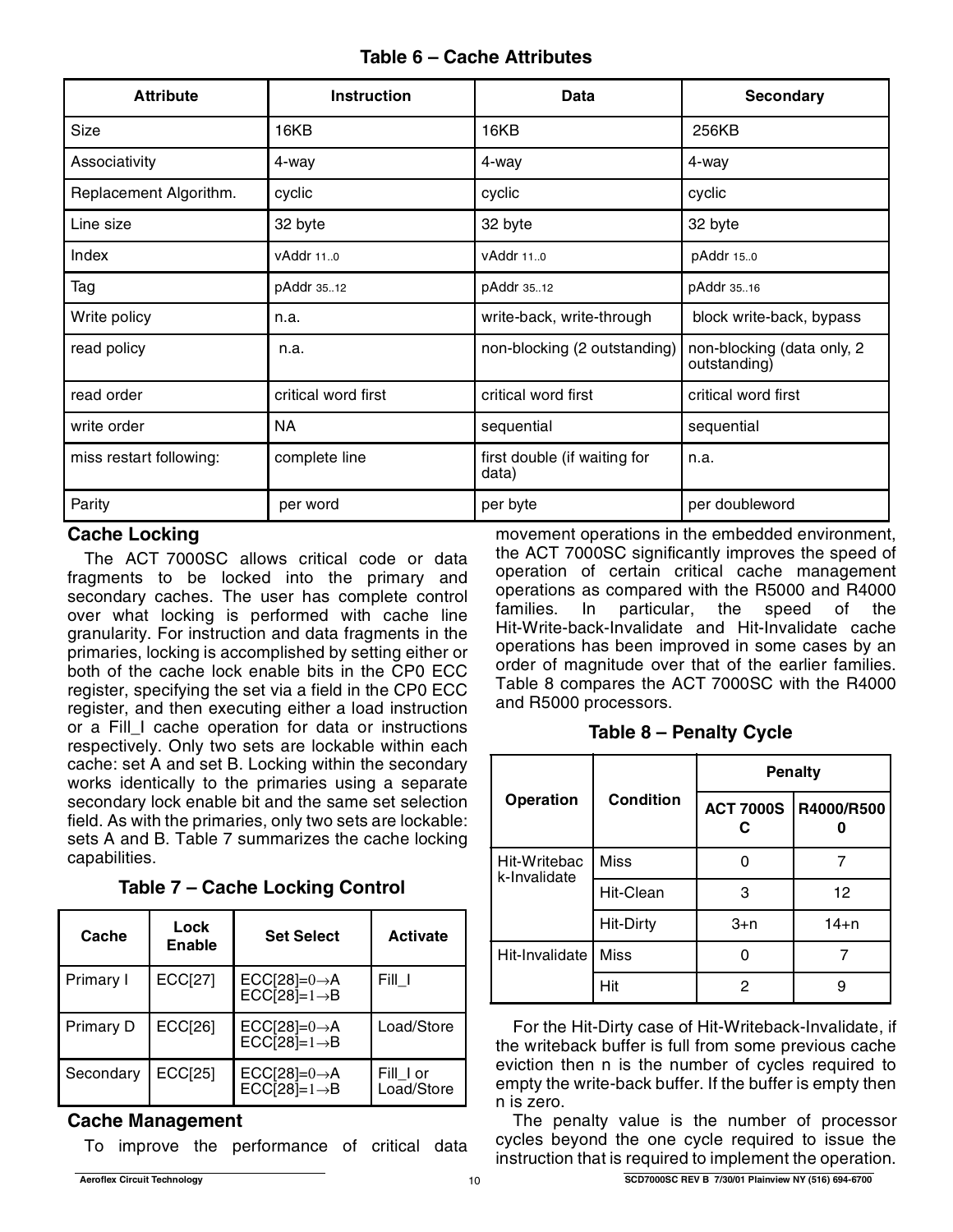#### **Primary Write Buffer**

Writes to secondary cache or external memory, whether cache miss write-backs or stores to uncached or write-through addresses, use the integrated primary write buffer. The write buffer holds up to four 64-bit address and data pairs. The entire buffer is used for a data cache write-back and allows the processor to proceed in parallel with memory update. For uncached and write-through stores, the write buffer significantly increases performance by decoupling the SysAD bus transfers from the instruction execution stream.

#### **System Interface**

The ACT 7000SC provides a high-performance 64-bit system interface which is compatible with the RM5200 Family and R5000. Unlike the R4000 and R5000 family processors which provide only an integral multiplication factor between SysClock and the pipeline clock, the ACT 7000SC also allows half-integral multipliers, thereby providing greater granularity in the designers choice of pipeline and system interface frequencies.

The interface consists of a 64-bit Address/Data bus with 8 check bits and a 9-bit command bus. In addition, there are six handshake signals and six interrupt inputs. The interface has a simple timing specification and is capable of transferring data between the processor and memory at a peak rate of 600 MB/sec with a 75 MHz SysClock.

Figure 6 shows a typical embedded system using the ACT 7000SC. This example shows a system with a bank of DRAMs, and an interface ASIC which provides DRAM control as well as an I/O port.

#### **System Address/Data Bus**

The 64-bit System Address Data (SysAD) bus is used to transfer addresses and data between the ACT 7000SC and the rest of the system. It is protected with an 8-bit parity check bus, SysADC.

The system interface is configurable to allow easy interfacing to memory and I/O systems of varying frequencies. The data rate and the bus frequency at which the ACT 7000SC transmits data to the system interface are programmable via boot time mode control bits. Also, the rate at which the processor receives data is fully controlled by the external device. Therefore, either a low cost interface requiring no read or write buffering or a faster, high-performance interface can be designed to communicate with the ACT 7000SC. Again, the system designer has the flexibility to make these price/performance trade-offs.

#### **System Command Bus**

The ACT 7000SC interface has a 9-bit System Command (SysCmd) bus. The command bus indicates whether the SysAD bus carries an address or data. If the SysAD bus carries an address, then the SysCmd bus also indicates what type of transaction is to take place (for example, a read or write). If the SysAD bus carries data, then the SysCmd bus also gives information about the data (for example, this is the last data word transmitted, or the data contains an error). The SysCmd bus is bidirectional to support both processor requests and external requests to the ACT 7000SC. Processor requests are initiated by the ACT 7000SC and responded to by an external device. External requests are issued by an external device and require the ACT 7000SC to respond.

The ACT 7000SC supports one to eight byte and 32-byte block transfers on the SysAD bus. In the case of a sub-double-word transfer, the 3 low-order address bits give the byte address of the transfer, and the SysCmd bus indicates the number of bytes being transferred.

#### **Handshake Signals**

There are six handshake signals on the system interface. Two of these, **RdRdy\*** and **WrRdy**\*, are used by an external device to indicate to the ACT 7000SC whether it can accept a new read or write



**Figure 6 – Typical Embedded System Block Diagram**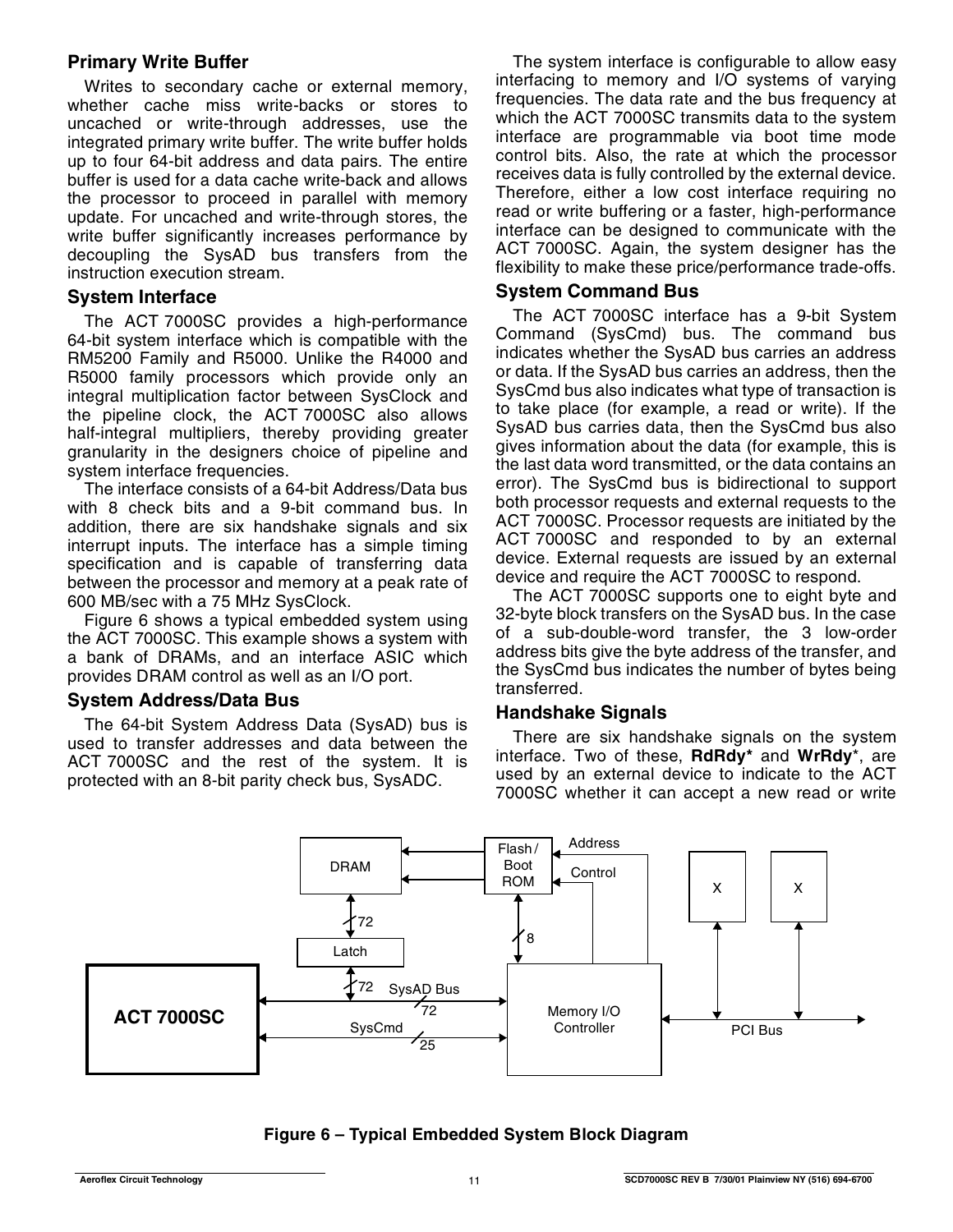transaction. The ACT 7000SC samples these signals before deasserting the address on read and write requests.

**ExtRqst\*** and **Release\*** are used to transfer control of the SysAD and SysCmd buses from the processor to an external device. When an external device needs to control the interface, it asserts **ExtRqst**\*. The ACT 7000SC responds by asserting **Release\*** to release the system interface to slave state.

**ValidOut\*** and **ValidIn\*** are used by the ACT 7000SC and the external device respectively to indicate that there is a valid command or data on the SysAD and SysCmd buses. The ACT 7000SC asserts **ValidOut\*** when it is driving these buses with a valid command or data, and the external device drives **ValidIn\*** when it has control of the buses and is driving a valid command or data.

#### **System Interface Operation**

The ACT 7000SC can issue read and write requests to an external device, while an external device can issue null and write requests to the ACT 7000SC.

For processor reads, the ACT 7000SC asserts ValidOut\* and simultaneously drives the address and read command on the SysAD and SysCmd buses. If the system interface has **RdRdy\*** asserted, then the processor tristates its drivers and releases the system interface to slave state by asserting **Release**\*. The external device can then begin sending data to the ACT 7000SC.

Figure 7 shows a processor block read request and the external agent read response for a system with a transaction.

The read latency is 4 cycles **(ValidOut\*** to **ValidIn**\*), and the response data pattern is DDxxDD. Figure 9 shows a processor block write where the processor was programmed with write-back data rate boot code 2, or DDxxD-Dxx.

#### **Data Prefetch**

The ACT 7000SC is the first Aeroflex design to

support the MIPS IV integer data prefetch (PREF) and floating-point data prefetch (PREFX) instructions. These instructions are used by the compiler or by an assembly language programmer when it is known or suspected that an upcoming data reference is going to miss in the cache. By appropriately placing a prefetch instruction, the memory latency can be hidden under the execution of other instructions. If the execution of a prefetch instruction would cause a memory management or address error exception the prefetch is treated as a NOP.

The "Hint" field of the data prefetch instruction is used to specify the action taken by the instruction. The instruction can operate normally (that is, fetching data as if for a load operation) or it can allocate and fill a cache line with zeroes on a primary data cache miss.

#### **Enhanced Write Modes**

The ACT 7000SC implements two enhancements to the original R4000 write mechanism: Write Reissue and Pipeline Writes. In write reissue mode, a write rate of one write every two bus cycles can be achieved. A write issues if **WrRdy\*** is asserted two cycles earlier and is still asserted during the issue cycle. If it is not still asserted then the last write will reissue. Pipe-lined writes have the same two bus cycle write repeat rate, but can issue one additional write following the deassertion of **WrRdy**\*.

#### **External Requests**

The ACT 7000SC can respond to certain requests issued by an external device. These requests take one of two forms: Write requests and Null requests. An external device executes a write request when it wishes to update one of the processors writable resources such as the internal interrupt register. A null request is executed when the external device wishes the processor to reassert ownership of the processor external interface. Typically a null request will be executed after an external device, that has acquired control of the processor interface via **ExtRqst**\*, has

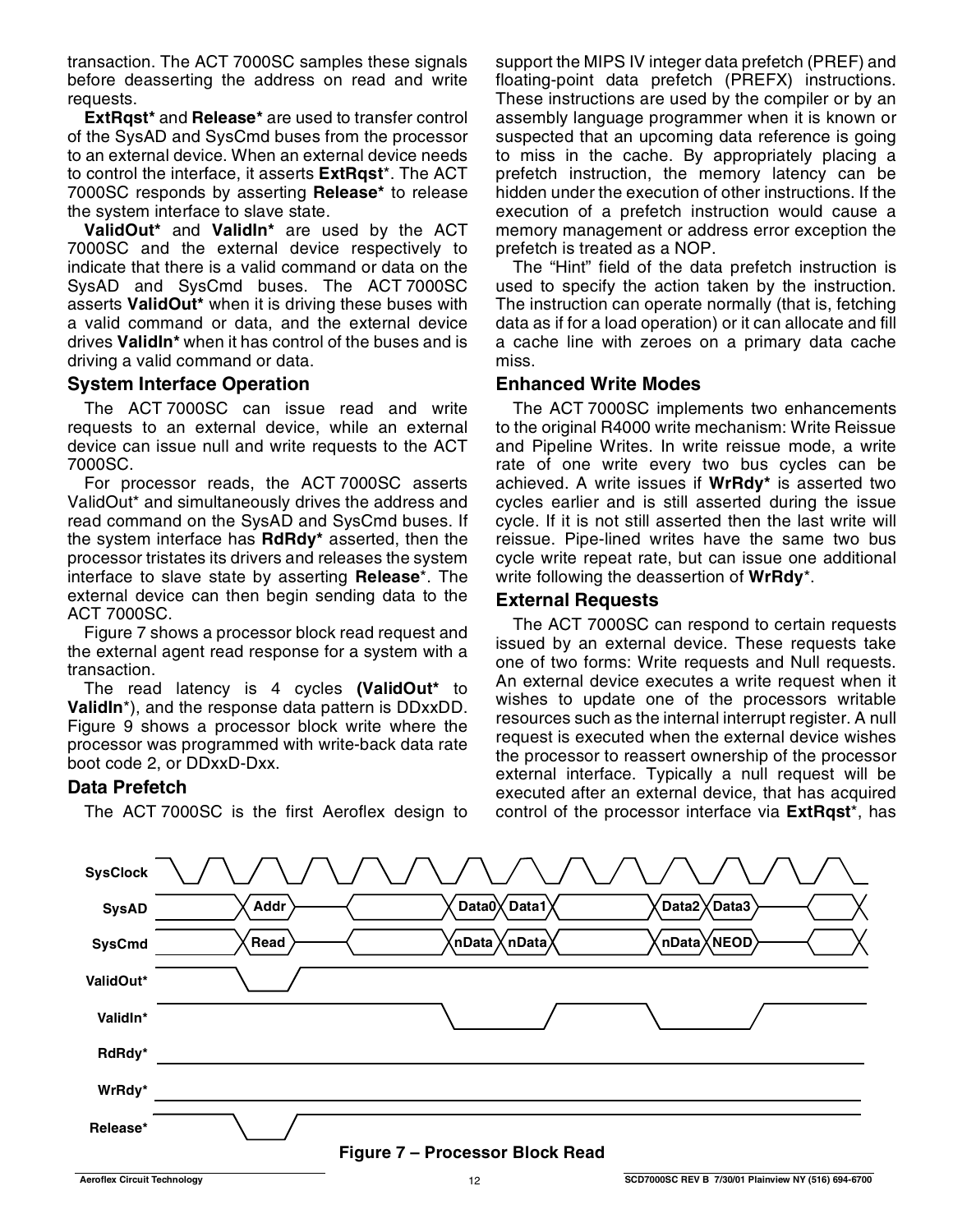| <b>SysClock</b> | \/\/\/\/\/\/\/\/\/\/\/\                                      |
|-----------------|--------------------------------------------------------------|
| <b>SysAD</b>    | Data3<br>Data1<br>Data2 $\chi$<br>Addr<br>Data0 $\chi$       |
| <b>SysCmd</b>   | $\langle$ NData $\chi$ NEOD $\rangle$<br>Write XNData XNData |
| ValidOut*       |                                                              |
| ValidIn*        |                                                              |
| RdRdy*          |                                                              |
| WrRdy*          |                                                              |
| Release*        |                                                              |

**Figure 8 – Processor Block Write**

completed an independent transaction between itself and system memory in a system where memory is connected directly to the SysAD bus. Normally this transaction would be a DMA read or write from the I/O system.

### **Test / Breakpoint Registers**

To increase both observability and controllability of the processor thereby easing hardware and software debugging, a pair of Test/Break-point, or Watch, registers, Watch1 and Watch2, have been added to the ACT 7000SC. Each Watch register can be separately enabled to watch for a load address, a store address, or an instruction address. All address comparisons are done on physical addresses. An associated register, Watch Mask, has also been added so that either or both of the Watch registers can compare against an address range rather than a specific address. The range granularity is limited to a power of two.

When enabled, a match of either Watch register results in an exception. If the Watch is enabled for a load or store address then the exception is the Watch exception as defined for the R4000 with Cause exception code twenty-three. If the Watch is enabled for instruction addresses then a newly defined Instruction Watch exception is taken and the Cause code is sixteen. The Watch register which caused the exception is indicated by Cause bits 25..24.

Table 9 summarizes a Watch operation.

|  |  |  | Table 9 - Watch Control Register |
|--|--|--|----------------------------------|
|--|--|--|----------------------------------|

| Register                         | <b>Bit Field/Function</b> |      |               |               |      |     |
|----------------------------------|---------------------------|------|---------------|---------------|------|-----|
|                                  | 63                        | 62   | 61            | 60:36         | 35:2 | 1:0 |
| Watch1, 2   Store   Load   Instr |                           |      |               |               | Addr |     |
|                                  |                           | 31:2 |               |               |      |     |
| Watch<br>Mask                    |                           | Mask | Mask<br>Watch | Mask<br>Watch |      |     |

#### **Performance Counters**

Like the Test/Break-point capability described above, the Performance Counter feature has been added to improve the observability and controllability of the processor thereby easing system debug and, especially in the case of the performance counters, easing system tuning.

The Performance Counter feature is implemented using two new CP0 registers, PerfCount and PerfControl. The PerfCount register is a 32-bit writable counter which causes an interrupt when bit 31 is set. The PerfControl register is a 32-bit register containing a five bit field which selects one of twenty-two event types as well as a handful of bits which control the overall counting function. Note that only one event type can be counted at a time and that counting can occur for user code, kernel code, or both. The event types and control bits are listed in Table 10.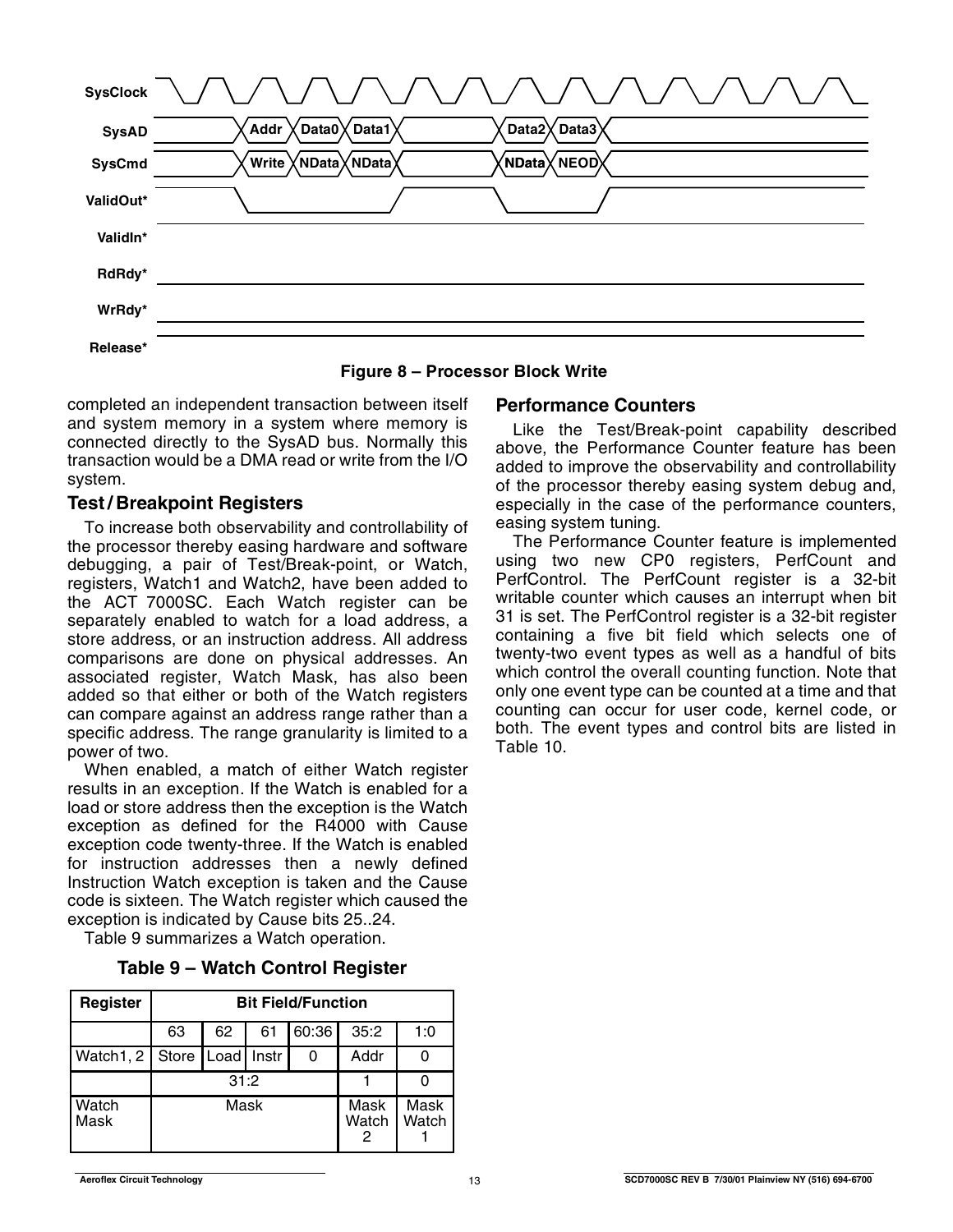### **Table 10 – Performance Counter Control**

| <b>PerfControl</b><br><b>Field</b> | <b>Description</b>                                                                                                 |
|------------------------------------|--------------------------------------------------------------------------------------------------------------------|
| 4.0                                | Event Type                                                                                                         |
|                                    | 00: Clock cycles                                                                                                   |
|                                    | 01: Total instructions issued                                                                                      |
|                                    | 02: Floating-point instructions issued                                                                             |
|                                    | 03: Integer instructions issued                                                                                    |
|                                    | 04: Load instructions issued                                                                                       |
|                                    | 05: Store instructions issued                                                                                      |
|                                    | 06: Dual issued pairs                                                                                              |
|                                    | 07: Branch prefetches                                                                                              |
|                                    | 08: External Cache Misses                                                                                          |
|                                    | 09: Stall cycles                                                                                                   |
|                                    | 0A: Secondary cache misses                                                                                         |
|                                    | 0B: Instruction cache misses                                                                                       |
|                                    |                                                                                                                    |
|                                    | OC: Data cache misses                                                                                              |
|                                    | 0D: Data TLB misses                                                                                                |
|                                    | 0E: Instruction TLB misses                                                                                         |
|                                    | 0F: Joint TLB instruction misses                                                                                   |
|                                    | 10: Joint TLB data misses                                                                                          |
|                                    | 11: Branches taken                                                                                                 |
|                                    | 12: Branches issued                                                                                                |
|                                    | 13: Secondary cache writebacks                                                                                     |
|                                    | 14: Primary cache writebacks                                                                                       |
|                                    | 15: Dcache miss stall cycles (cycles<br>where both cache miss tokens<br>taken and a third address is<br>requested) |
|                                    | 16: Cache misses                                                                                                   |
|                                    | 17: FP possible exception cycles                                                                                   |
|                                    | 18: Slip Cycles due to multiplier busy                                                                             |
|                                    | 19: Coprocessor 0 slip cycles                                                                                      |
|                                    | 1A: Slip cycles due to pending<br>non-blockingloads                                                                |
|                                    | 1B: Write buffer full stall cycles                                                                                 |
|                                    | 1C: Cache instruction stall cycles                                                                                 |
|                                    | 1D: Multiplier stall cycles                                                                                        |
|                                    | 1E: Stall cycles due to pending<br>non-blocking loads - stall start of<br>exception                                |
| 7.5                                | Reserved (must be zero)                                                                                            |
| 8                                  | Count in Kernel Mode                                                                                               |
|                                    | 0: Disable                                                                                                         |
|                                    | 1: Enable                                                                                                          |
| 9                                  | Count in User Mode                                                                                                 |
|                                    | 0: Disable                                                                                                         |
|                                    | 1: Enable                                                                                                          |
| 10                                 | Count Enable                                                                                                       |
|                                    | 0: Disable                                                                                                         |
|                                    | 1: Enable                                                                                                          |
| 31.11                              | Reserved (must be zero)                                                                                            |

The performance counter interrupt will only occur when interrupts are enabled in the Status register. IE=1, and Interrupt Mask bit 13 (IM[13]) of the coprocessor 0 interrupt control register is not set.

Since the performance counter can be set up to count clock cycles, it can be used as either a) a second timer or b) a watchdog interrupt. A watchdog interrupt can be used as an aid in debugging system or software "hangs." Typically the software is setup to periodically update the count so that no interrupt will occur. When a hang occurs the interrupt ultimately triggers thereby breaking free from the hang-up.

#### **Interrupt Handling**

In order to provide better real time interrupt handling, the ACT 7000SC provides an extended set of hardware interrupts each of which can be separately prioritized and separately vectored.

As described above, the performance counter is also a hardware interrupt source, **IP[13]**. Also, whereas the R4000 and R5000 family processors map the timer interrupt onto **IP[7]**, the ACT 7000SC provides a separate interrupt, **IP[12]**, for this purpose.

All of these interrupts, **IP[13..0]**, the Performance Counter, and the Timer, have corresponding interrupt mask bits, IM[13..0], and interrupt pending bits, IP[13..0], in the Status, Interrupt Control, and Cause registers. The bit assignments for the Interrupt Control and Cause registers are shown in Table 11 and Table 12 below. The Status register has not changed from the RM5200 Family and R5000, and is not shown.

The IV bit in the Cause register is the global enable bit for the enhanced interrupt features. If this bit is clear then interrupt operation is compatible with the RM5200 Family and R5000. Although not related to the interrupt mechanism, note that the W1 and W2 bits indicate which Watch register caused a particular Watch exception.

In the Interrupt Control register, the interrupt vector spacing is controlled by the Spacing field as described below. The Interrupt Mask field (IM[15..8**])** contains the interrupt mask for interrupts eight through thirteen. IM[15..14] are reserved for future use. The Timer Exclusive (TE) bit if set moves the Timer interrupt to **IP[12]**. If clear, the Timer interrupt will be or'ed into **IP[7]** as on the R5000.

The Interrupt Control register uses IM13 to enable the Performance Counter Control.

Priority of the interrupts is set via two new coprocessor 0 registers called Interrupt Priority Level Lo, IPLLO, and Interrupt Priority Level Hi, IPLHI.

These two registers contain a four-bit field corresponding to each interrupt thereby allowing each interrupt to be programmed with a priority level from 0 to 13 inclusive. The priorities can be set in any manner including having all the priorities set exactly the same. Priority 0 is the highest level and priority 15 the lowest. The format of the priority level registers is shown in Table 13 and Table 14 below. The priority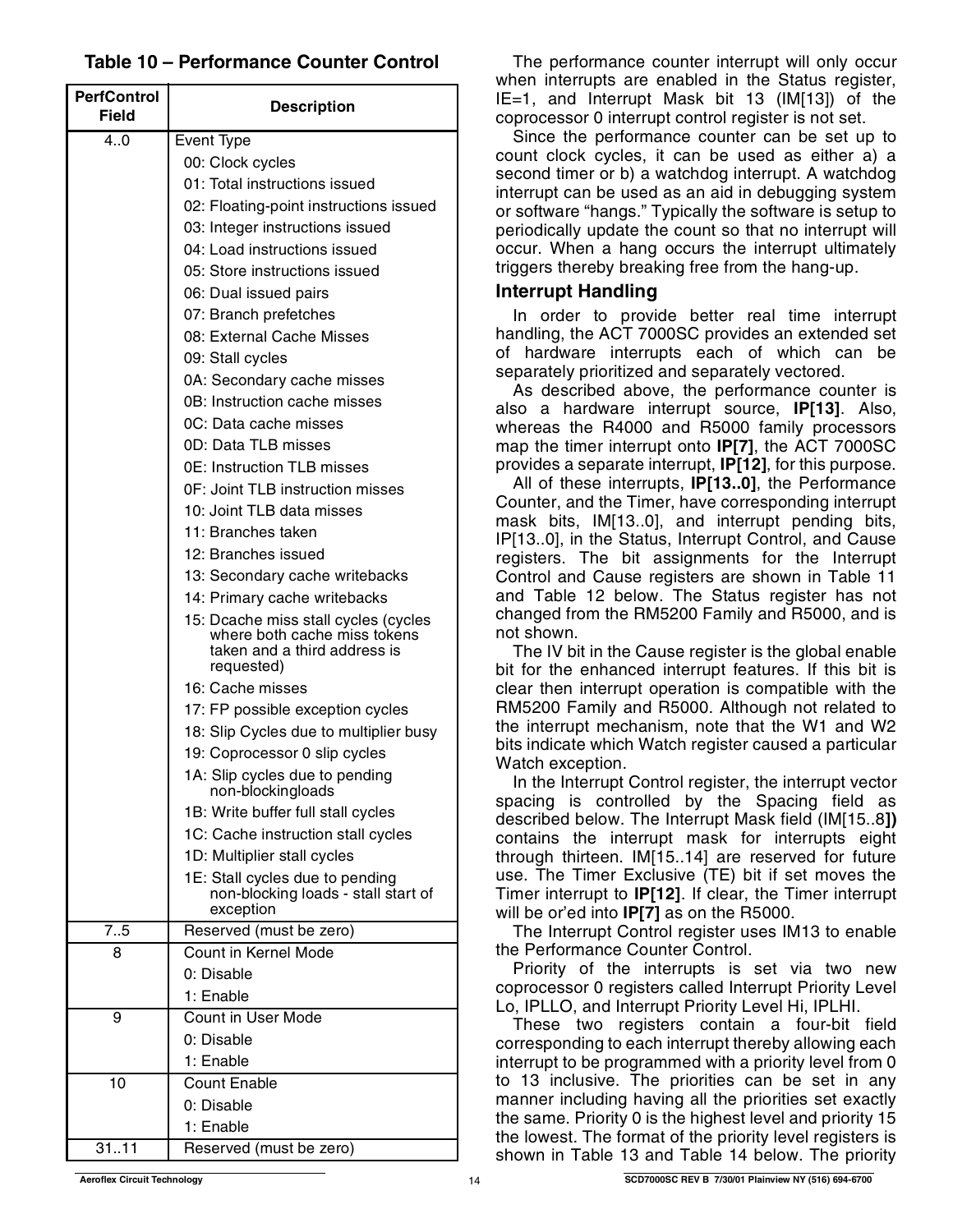## **Table 11 – Cause Register**

| $\sim$<br>uı | 30 | 29,28    | ^7<br>" | 26             | 25 | 24 | מה<br>هد∠ |   | c<br>ס…∠          |  |
|--------------|----|----------|---------|----------------|----|----|-----------|---|-------------------|--|
| <b>BD</b>    |    | rΕ<br>◡∟ |         | W <sub>2</sub> | W1 | IV | IP[150]   | ັ | <b>EVO</b><br>ᄃᄉᇰ |  |

### **Table 12 – Interupt Control Register**

| 3116 | 158     | 6.5 | 400     |
|------|---------|-----|---------|
|      | IM[158] |     | Spacing |

### **Table 13 – IPLLO Register**

| $\vert$ 3128 $\vert$ 2724 $\vert$ 2320 $\vert$ 1916 $\vert$ 1512 $\vert$ 118 $\vert$ 74 $\vert$ |  |                                                                        |  | - 30 |
|-------------------------------------------------------------------------------------------------|--|------------------------------------------------------------------------|--|------|
|                                                                                                 |  | $IPL7$   $IIPLG$   $IPL5$   $IPL4$   $IPL3$   $IPL2$   $IPL1$   $IPL0$ |  |      |

### **Table 14 – IPLHI Register**

|  | 3128   2724   2320   1916   1512   118    74     30 |  |  |      |
|--|-----------------------------------------------------|--|--|------|
|  | IPL13   IPL12   IPL11   IPL10   IPL9                |  |  | IPL8 |

level registers are located in the coprocessor 0 control register space. For further details about the control space see the section describing coprocessor 0.

In addition to programmable priority levels, the ACT 7000SC also permits the spacing between interrupt vectors to be programmed. For example, the minimum spacing between two adjacent vectors is 0x20 while the maximum is 0x200. This programmability allows the user to either set up the vectors as jumps to the actual interrupt routines or, if interrupt latency is paramount, to include the entire interrupt routine at the vector. Table 15 illustrates the complete set of vector spacing selections along with the coding as required in the Interrupt Control register bits 4:0.

In general, the active interrupt priority combined with the spacing setting generates a vector offset which is then added to the interrupt base address of 0x200 to generate the interrupt exception offset. This offset is then added to the exception base to produce the final interrupt vector address.

| ICR[40] | <b>Spacing</b> |
|---------|----------------|
| 0x0     | 0x000          |
| 0x1     | 0x020          |
| 0x2     | 0x040          |
| 0x4     | 0x080          |
| 0x8     | 0x100          |
| 0x10    | 0x200          |
| others  | reserved       |

#### **Table 15 – Interrupt Vector Spacing**

## **Standby Mode**

The ACT 7000SC provides a means to reduce the amount of power consumed by the internal core when the CPU would not otherwise be performing any useful operations. This state is known as Standby Mode.

Executing the WAIT instruction enables interrupts and enters Standby Mode. When the WAIT instruction completes the W pipe stage, if the SysAD bus is currently idle, the internal processor clocks will stop thereby freezing the pipeline. The phase lock loop, or PLL, internal timer/ counter, and the "wake up" input pins: **IP[5:0]**\*, **NMI**\*, **ExtReq**\*, **Reset**\*, and **ColdReset\*** continue to operate in their normal fashion. If the SysAD bus is not idle when the WAIT instruction completes the W pipe stage, then the WAIT is treated as a NOP. Once the processor is in Standby, any interrupt, including the internally generated timer interrupt, will cause the processor to exit Standby and resume operation where it left off. The **WAIT** instruction is typically inserted in the idle loop of the operating system or real time executive.

#### **JTAG Interface**

The ACT 7000SC interface supports JTAG boundary scan in conformance with IEEE 1149.1. The JTAG interface is especially helpful for checking the integrity of the processor's pin connections.

### **Boot-Time Options**

Fundamental operational modes for the processor are initialized by the boot-time mode control interface. The boot-time mode control interface is a serial interface operating at a very low frequency **(SysClock** divided by 256). The low frequency operation allows the initialization information to be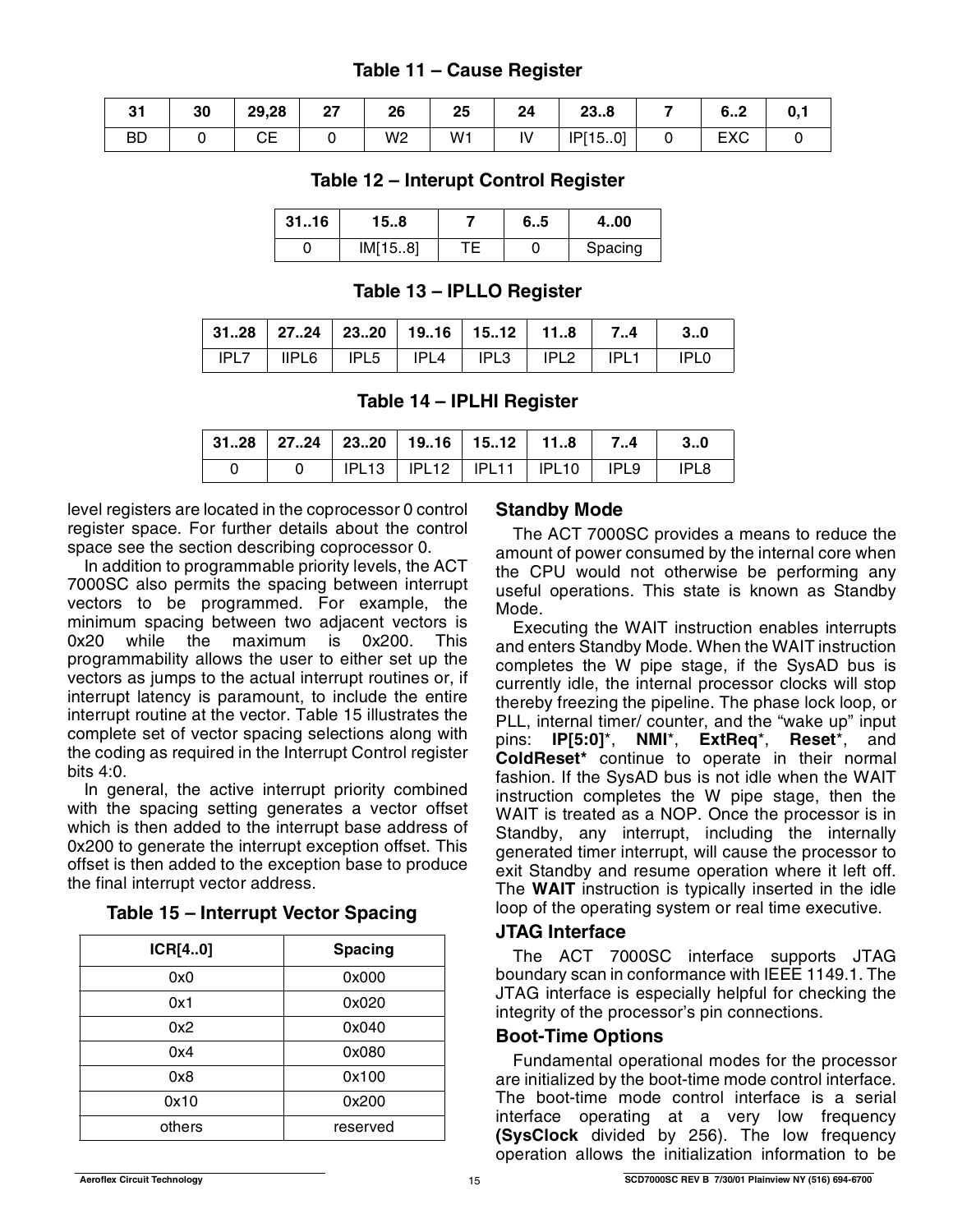kept in a low cost EPROM; alternatively the twenty or so bits could be generated by the system interface ASIC.

Immediately after the **VccOK** signal is asserted, the processor reads a serial bit stream of 256 bits to initialize all the fundamental operational modes. **ModeClock** runs continuously from the assertion of **VccO**K.

### **Boot-Time Modes**

The boot-time serial mode stream is defined in Table 16. Bit 0 is the bit presented to the processor when **VccOK** is deasserted; bit 255 is the last.

### **Table 16 – Boot Time Mode Stream**

| <b>Mode bit</b> | <b>Description</b>                                                            |
|-----------------|-------------------------------------------------------------------------------|
| 0               | Reserved: Must be zero                                                        |
| 4.1             | Write-back data rate                                                          |
|                 | <b>DDDD</b><br>0:                                                             |
|                 | <b>DDxDDx</b><br>1:                                                           |
|                 | 2:<br><b>DDxxDDxx</b>                                                         |
|                 | 3:<br><b>DxDxDxDx</b>                                                         |
|                 | 4:<br><b>DDxxxDDxxx</b>                                                       |
|                 | 5<br><b>DDxxxxDDxxxx</b>                                                      |
|                 | <b>DxxDxxDxxDxx</b><br>6:                                                     |
|                 | 7:<br><b>DDxxxxxxDDxxxxxx</b>                                                 |
|                 | DxxxDxxxDxxxDxxx<br>8:                                                        |
|                 | 9-15:Reserved                                                                 |
| 7.5             | <b>SysClock to Pclock Multiplier</b><br>Mode bit $20 = 0$ / Mode bit $20 = 1$ |
|                 | 0.<br>Multiply by 2/x                                                         |
|                 | 1:<br>Multiply by 3/x                                                         |
|                 | 2:<br>Multiply by 4/x                                                         |
|                 | 3:<br>Multiply by 5/2.5                                                       |
|                 | 4:<br>Multiply by 6/x                                                         |
|                 | 5:<br>Multiply by 7/3.5                                                       |
|                 | 6:<br>Multiply by 8/x                                                         |
|                 | 7:<br>Multiply by 9/4.5                                                       |
| 8               | Specifies byte ordering. Logically ORed<br>with BigEndian input signal.       |
|                 | Little endian<br>0:                                                           |
|                 | 1:<br>Big endian                                                              |

## **Table 16 – Boot Time Mode Stream (Cont.)**

| <b>Mode bit</b> | <b>Description</b>                                                                           |
|-----------------|----------------------------------------------------------------------------------------------|
| 10.9            | <b>Non-Block Write Control</b>                                                               |
|                 | 00: R4000 compatible non-block writes                                                        |
|                 | 01: Reserved                                                                                 |
|                 | 10: pipelined non-block writes                                                               |
|                 | 11: non-block write re-issue                                                                 |
| 11              | Timer Interrupt Enable/Disable                                                               |
|                 | 0:<br>Enable the timer interrupt on IP[5]                                                    |
|                 | 1:<br>Disable the timer interrupt on IP[5]                                                   |
| 12              | Reserved: Must be zero                                                                       |
| 14.13           | Output driver strength - 100% = fastest                                                      |
|                 | 00: 67% strength                                                                             |
|                 | 01: 50% strength                                                                             |
|                 | 10: 100% strength                                                                            |
|                 | 11: 83% strength                                                                             |
| 15              | Reserved must be zero                                                                        |
| 17.16           | System configuration identifiers -<br>software visible in processor<br>Config[2120] register |
| 19.18           | Reserved: Must be zero                                                                       |
| 20              | Pclock to SysClock multipliers.                                                              |
|                 | 0:<br>Integer multipliers (2,3,4,5,6,7,8,9)                                                  |
|                 | 1:<br>Half integer multipliers (2.5,3.5,4.5)                                                 |
| 21              | External Bus Width.                                                                          |
|                 | 64-bit<br>0:                                                                                 |
|                 | 32-bit<br>1:                                                                                 |
| 23.22           | Reserved: Must be zero                                                                       |
| 24              | JTLB Size.                                                                                   |
|                 | 48 dual-entry<br>0:                                                                          |
|                 | 1:<br>64 dual-entry                                                                          |
| 25              | On-chip secondary cache control.                                                             |
|                 | <b>Disable</b><br>0:                                                                         |
|                 | 1:<br>Enable                                                                                 |
| 25526           | Reserved: Must be zero                                                                       |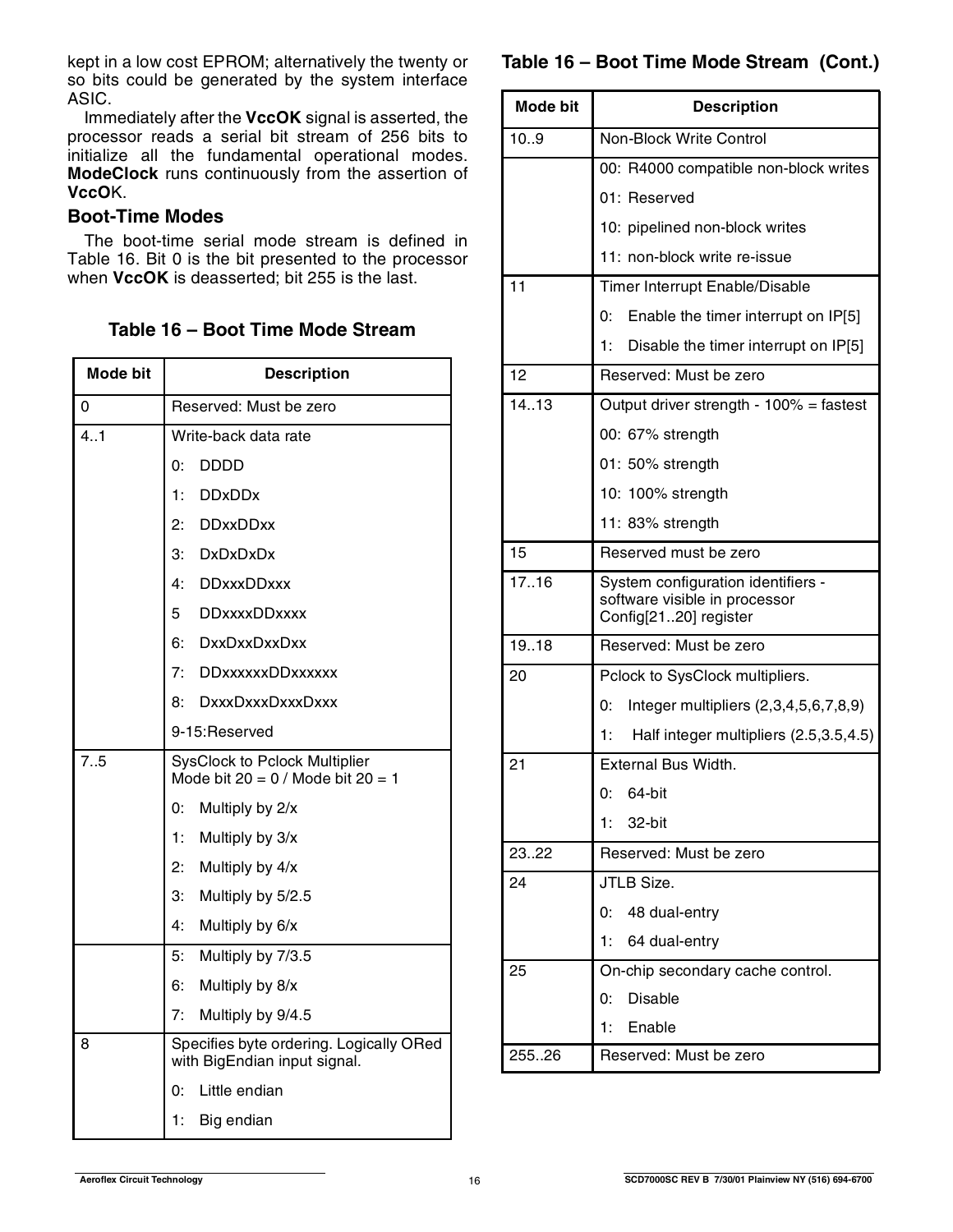# **PLL Analog Power Filtering**

The ACT 7000SC includes extra PLL Analog Power Fiiltering circuitry designed to provide low noise, temperature stable filtering for the VccP and VssP signals. The included circuitry consists of several passive components located at the closest possible point to the RM7000 die and is configured as shown in Figure 9.



**Figure 9 – ACT 7000SC Including PLL Filter Circuit**

Additional board level PPL filtering is also required. The recommended configuration is shown in Figure 10.



**Figure 10 – Recommended Board Level PLL Filter circuit for the ACT 7000SC**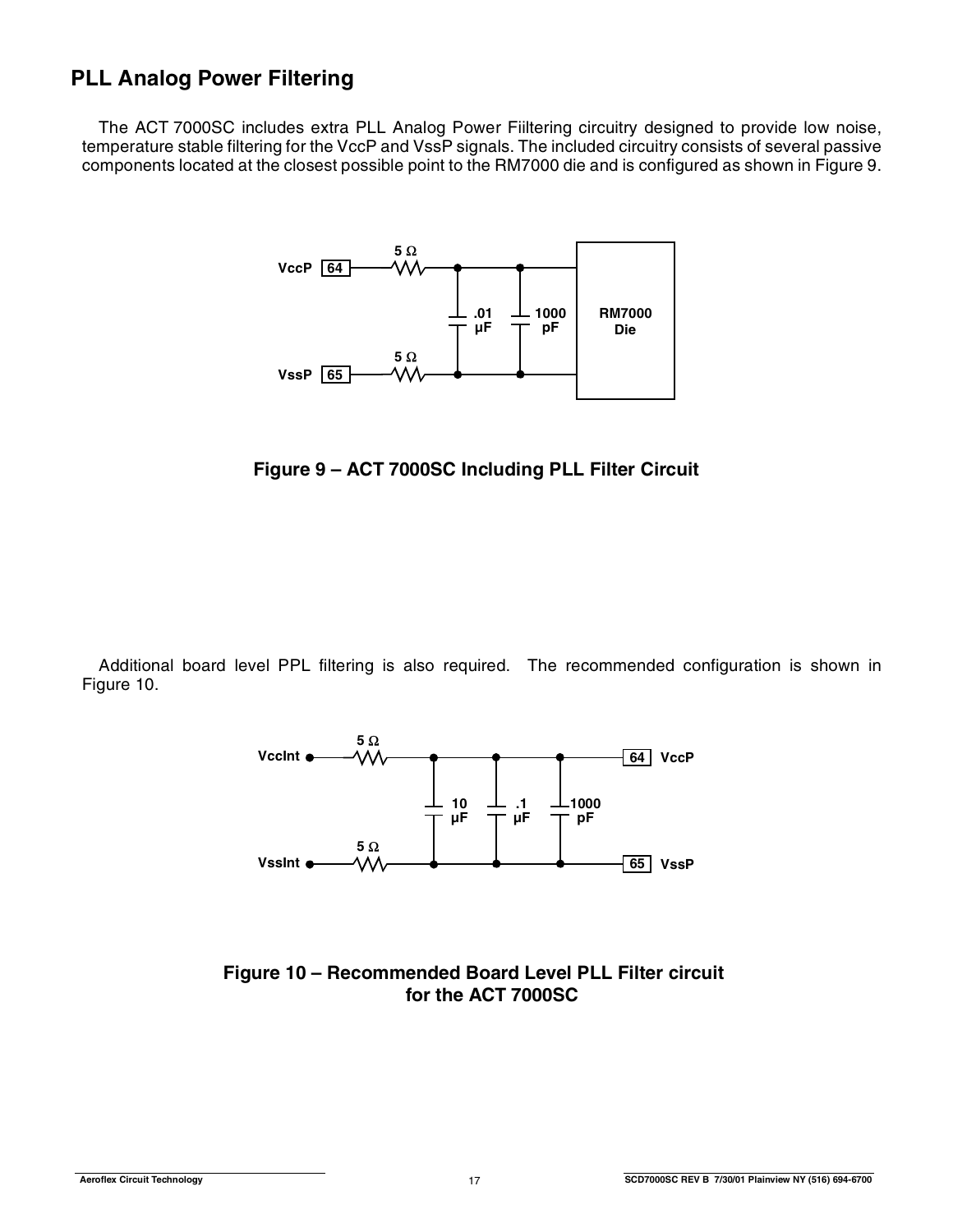# **Absolute Maximum Rating1**

| Symbol       | <b>Parameter</b>                     | Limits             | <b>Units</b> |
|--------------|--------------------------------------|--------------------|--------------|
| <b>VTERM</b> | Terminal Voltage with respect to VSS | $-0.5^2$ to $+3.9$ |              |
| Тc           | <b>Case Operating Temperature</b>    | $-55$ to $+125$    | °C           |
| <b>TSTG</b>  | Storage Temperature                  | $-65$ to $+150$    | °C           |
| <b>IIN</b>   | <b>DC Input Current</b>              | $20^{3}$           | mA           |
| <b>IOUT</b>  | DC Output Current <sup>4</sup>       | 50                 | mA           |

Note 1: Stresses greater than those listed under ABSOLUTE MAXIMUM RATINGS may cause permanent damage to the device. This is a stress rating only and functional operation of the device at these or any other conditions above those indicated in the operational sections of this specification is not implied. Exposure to absolute maximum rating conditions for extended periods may affect reliability.

Note 2: VIN minimum = -2.0V for pulse width less than 15ns. VIN should not exceed 3.9 Volts.

Note 3: When VIN < 0V or VIN > VCCIO

Note 4: Not more than one output should be shorted at a time. Duration of the short should not exceed 30 seconds.

# **Recommended Operating Conditions**

| <b>CPU Speed</b> | Temperature          | <b>Vss</b> | <b>VssInt</b> | VccIO             | VccP              |
|------------------|----------------------|------------|---------------|-------------------|-------------------|
| 150 - 225 MHz    | -55°C to +125°C (Tc) | 0V         | $2.5V + 5%$   | $3.3$ V $\pm 5\%$ | $2.5$ V $\pm 5\%$ |

Note: VCC I/O should not exceed VccInt by greater than 1.2V during the power-up sequence.

Note: Applying a logic high state to any I/O pin before VccInt becomes stable is not recommended.

Note: As specified in IEEE 1149.1 (JTAG), the JTMS pin must be held low during reset to avoid entering JTAG test mode. Refer to the RM7000 Family Users Manual, Appendix E.

# **DC Electrical Characteristics**

| <b>Parameter</b> | <b>Minimum</b> | <b>Maximum</b>           | <b>Conditions</b>          |
|------------------|----------------|--------------------------|----------------------------|
| VOL              |                | 0.1V                     | $IIOUTI = 20 \mu A$        |
| <b>VOH</b>       | VccIO-0.1V     |                          |                            |
| <b>VOL</b>       |                | 0.4V                     | $IIOUT = 4mA$              |
| <b>VOH</b>       | 2.4V           |                          |                            |
| VIL              | $-0.5V$        | 0.2 x VccIO              |                            |
| <b>VIH</b>       | 0.7 x VccIO    | $VccIO + 0.5V$           |                            |
| <b>IIN</b>       |                | $±20\mu A$<br>$±20\mu A$ | $VIN = 0$<br>$VIN = VCCIO$ |
| C <sub>IN</sub>  |                | 10pF                     |                            |
| COUT             |                | 10pF                     |                            |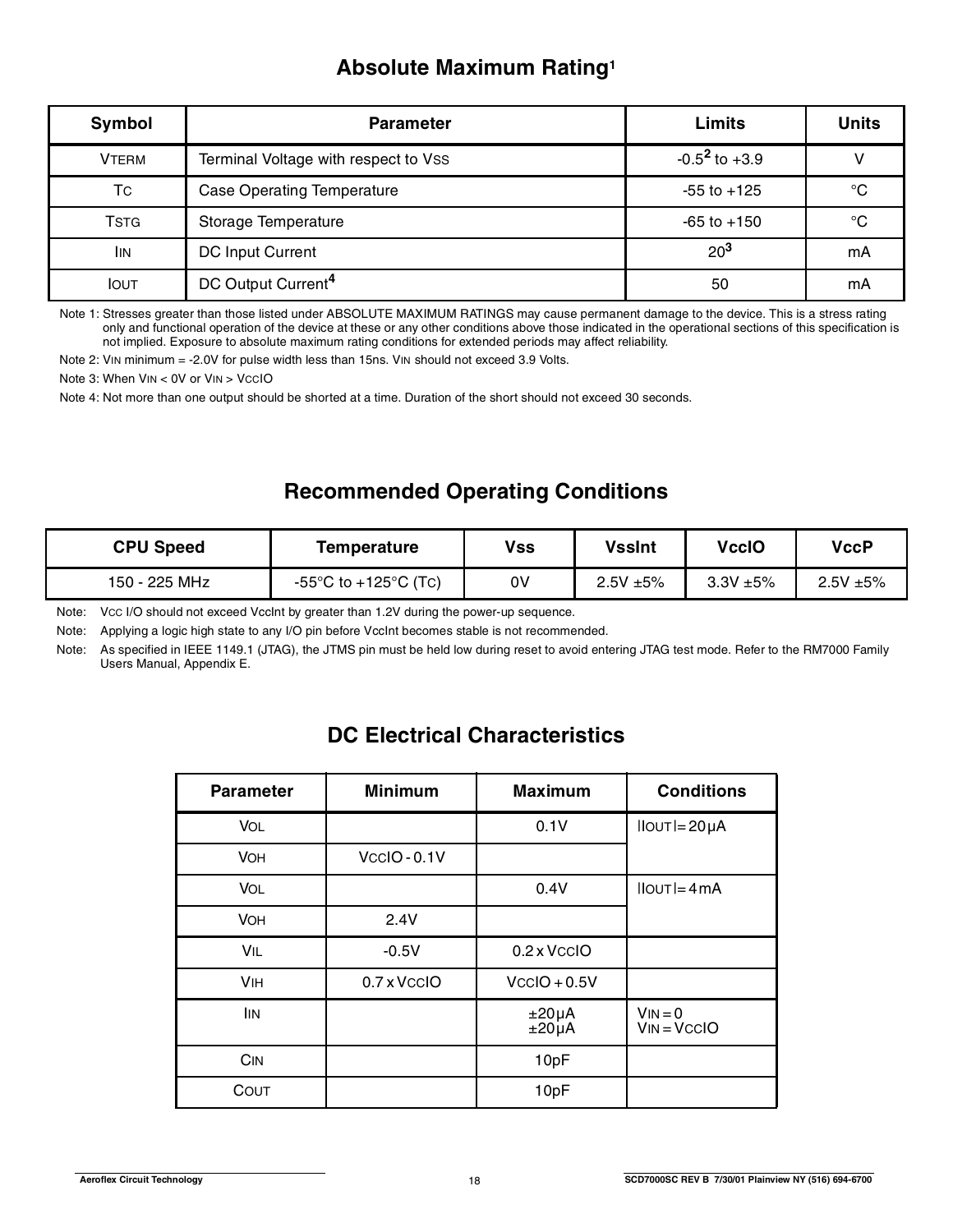# **Power Consumption**

|                             |         |                                                                                                        | <b>CPU Clock Speed</b> |                  |                  |                  |                  |                  |                  |                  |  |  |
|-----------------------------|---------|--------------------------------------------------------------------------------------------------------|------------------------|------------------|------------------|------------------|------------------|------------------|------------------|------------------|--|--|
| <b>Parameter</b>            |         | Condition                                                                                              |                        | <b>150 MHz</b>   |                  | <b>200 MHz</b>   |                  | <b>210 MHz</b>   |                  | <b>225 MHz</b>   |  |  |
|                             |         |                                                                                                        | Typ <sup>1</sup>       | Max <sup>2</sup> | Typ <sup>1</sup> | Max <sup>2</sup> | Typ <sup>1</sup> | Max <sup>2</sup> | Typ <sup>1</sup> | Max <sup>2</sup> |  |  |
| VccInt                      | Standby | No SysAD bus activity                                                                                  |                        | 500              |                  | 1000             |                  | 1500             |                  | 2000             |  |  |
| Power<br>Active<br>(mWatts) |         | R4000 write protocol with no<br>FPU operation<br>(integer Instruction only)                            | 2200                   | 4400             | 2700             | 5400             | 2800             | 5600             | 3800             | 7600             |  |  |
|                             |         | Write re-issue or pipelined<br>writes with superscalar<br>(integer and floating point<br>instructions) | 2550                   | 5100             | 3150             | 6300             | 3300             | 6600             | 4250             | 8500             |  |  |

Note 1: Typical integer instruction mix and cache miss rates with worst case supply voltage.

Note 2: Worst case instruction mix with worst case supply voltage.

Note: I/O supply power is application dependant, but typically <10% of VccInt.

# **AC Electrical Characteristics – Clock Parameters**

|                           |                  |                                 | <b>CPU Clock Speed</b> |                |     |                |     |                |     |                |              |
|---------------------------|------------------|---------------------------------|------------------------|----------------|-----|----------------|-----|----------------|-----|----------------|--------------|
| <b>Parameter</b>          | Symbol           | <b>Test</b><br><b>Condition</b> |                        | <b>150 MHz</b> |     | <b>200 MHz</b> |     | <b>210 MHz</b> |     | <b>225 MHz</b> | <b>Units</b> |
|                           |                  |                                 | Min                    | <b>Max</b>     | Min | <b>Max</b>     | Min | Max            | Min | <b>Max</b>     |              |
| SysClock High             | tschigh          | Transition $\leq$ 5ns           | 3                      |                | 3   |                | 3   |                | 3   |                | ns           |
| <b>SysClock Low</b>       | tsc∟ow           | Transition $\leq$ 5ns           | 3                      |                | 3   |                | 3   |                | 3   |                | ns           |
| <b>SysClock Frequency</b> |                  |                                 | 25                     | 75             | 25  | 75             | 25  | 70             | 25  | 75             | <b>MHz</b>   |
| <b>SysClock Period</b>    | tsce             |                                 |                        | 40             |     | 40             |     | 40             |     | 40             | ns           |
| Clock Jitter for SysClock | <b>UITTERIN</b>  |                                 |                        | ±200           |     | ±200           |     | ±150           |     | ±150           | ps           |
| <b>SysClock Rise Time</b> | <b>t</b> SCRISE  |                                 |                        | 2              |     | 2              |     | $\overline{2}$ |     | $\overline{2}$ | ns           |
| <b>SysClock Fall Time</b> | <b>t</b> SCFALL  |                                 |                        | 2              |     | 2              |     | $\overline{2}$ |     | $\overline{2}$ | ns           |
| <b>ModeClock Period</b>   | <b>t</b> MODECKP |                                 |                        | 256            |     | 256            |     | 256            |     | 256            | tsce         |
| <b>JTAG Clock Period</b>  | <b>UTAGCKP</b>   |                                 |                        | 4              |     | 4              |     | 4              |     | 4              | tsce         |

Note: Operation of the ACT 7000 is only guaranteed with the Phase Lock Loop enabled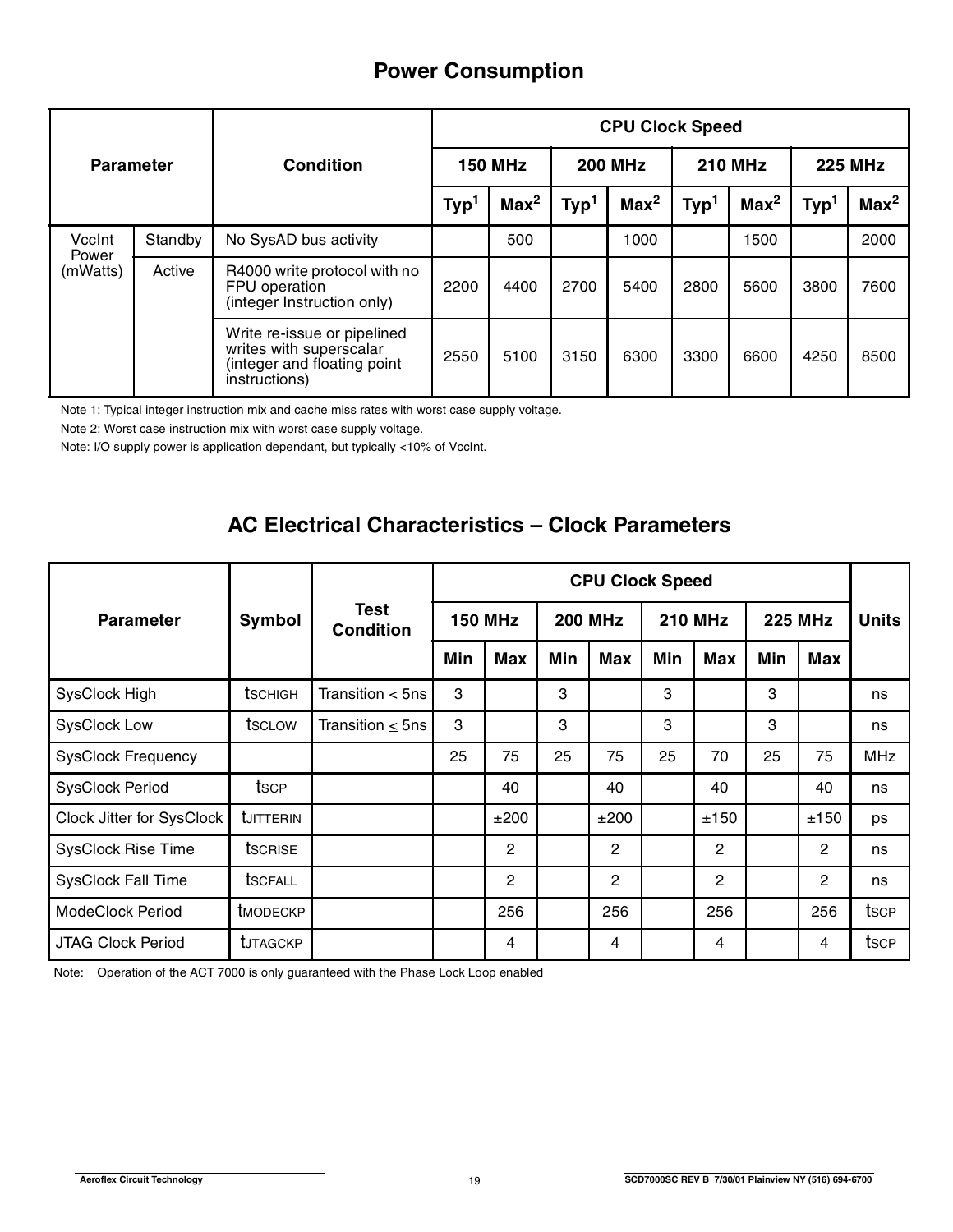# **System Interface Parameters**

| Parameter <sup>8</sup>     | <b>Test Conditions</b> |                               | 150MHz |     | <b>200MHz</b> |     | <b>210MHz</b> |     | <b>225MHz</b> |     | <b>Units</b> |
|----------------------------|------------------------|-------------------------------|--------|-----|---------------|-----|---------------|-----|---------------|-----|--------------|
|                            | Sym                    |                               | Min    | Max | Min           | Max | Min           | Max | Min           | Max |              |
| Data Output <sup>2,3</sup> |                        | $model_{1413} = 10$ (fastest) | 1.0    | 6.0 | 1.0           | 6.0 | 1.0           | 5.5 | 1.0           | 5.5 | ns           |
|                            |                        | $mode_{1413} = 11$            | 1.0    | 6.5 | 1.0           | 6.5 | 1.0           | 6.0 | 1.0           | 6.0 | ns           |
|                            | $t_{\text{DO}}$        | $mode_{1413} = 00$            | 1.0    | 7.0 | 1.0           | 7.0 | 1.0           | 6.5 | 1.0           | 6.5 | ns           |
|                            |                        | $model_{1413} = 01$ (slowest) | 1.0    | 7.5 | 1.0           | 7.5 | 1.0           | 7.0 | 1.0           | 7.0 | ns           |
| Data Setup <sup>4</sup>    | t <sub>DS</sub>        | $t_{rise}$ = see above table  | 2.5    |     | 2.5           |     | 2.5           |     | 2.5           |     | ns           |
| Data Hold <sup>4</sup>     | ι <sub>рн</sub>        | $t_{fall}$ = see above table  | 1.0    |     | 1.0           |     | 1.0           |     | 1.0           |     | ns           |

Notes:

1. Timings are measured from 1.5V of the clock to 1.5V of the signal.

2. Capacitive load for all output timings is 50pF. 3. Data Output timing applies to all signal pins whether tristate I/O or output only.

4. Setup and Hold parameters apply to all signal pins whether tristate I/O or input only.

# **Boot-Time Interface Parameters**

| <b>Parameter</b> | <b>Symbol</b>   | <b>Test Conditions</b> | Min | Max | Units           |
|------------------|-----------------|------------------------|-----|-----|-----------------|
| Mode Data Setup  | ւ <sub>DS</sub> |                        | 4   |     | SysClock cycles |
| Mode Data Hold   | ЧΩН             |                        |     |     | SysClock cycles |





### System Interface Timing (SysAD, SysCmd, ValidIn\*, ValidOut\*, etc.)

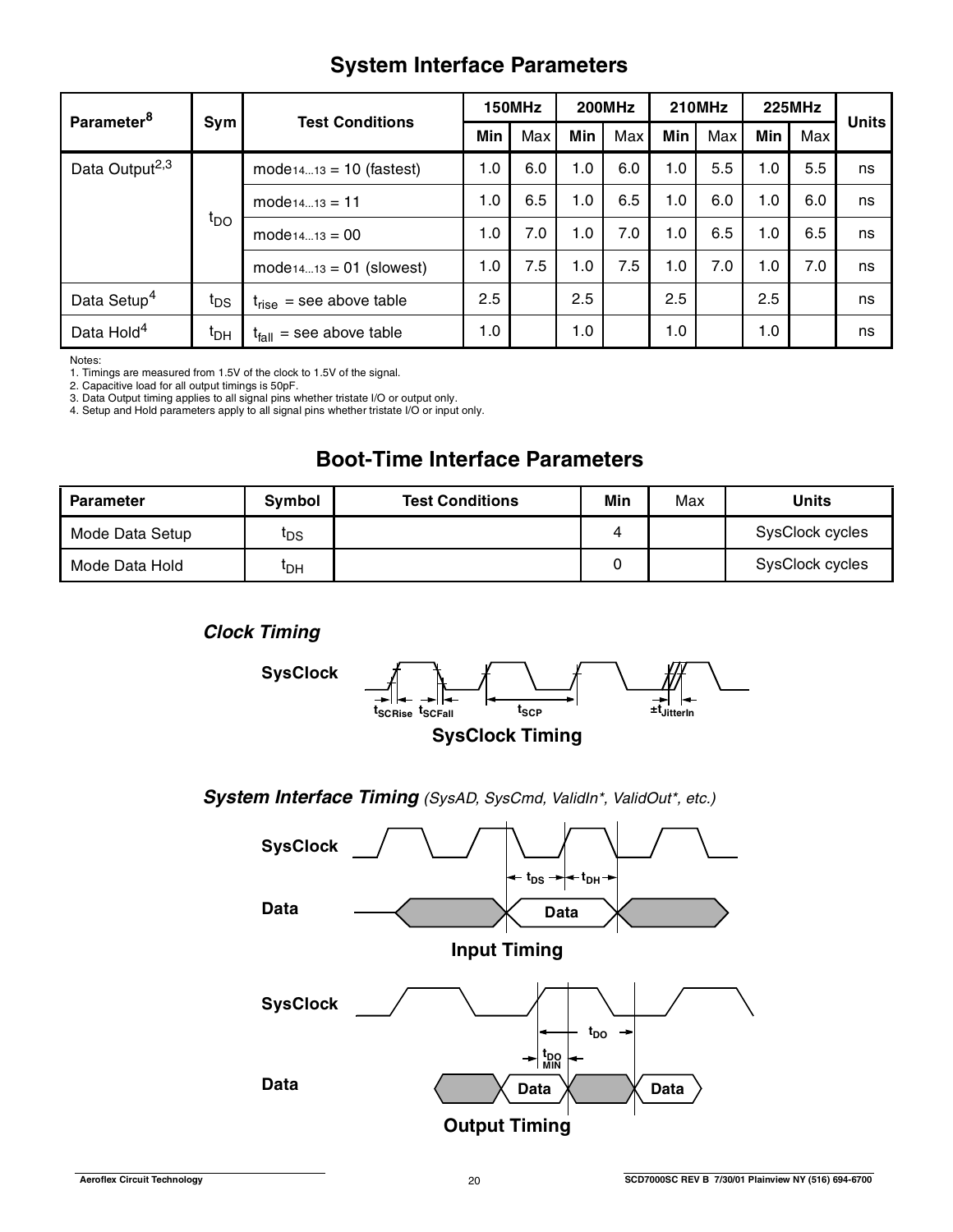## **Pin Descriptions**

The following is a list of control, data, clock, interrupt, and miscellaneous pins of the ACT 7000SC.

| <b>Pin Name</b>          | <b>Type</b>      | <b>Description</b>                                                                                                                                                                                                                                                 |
|--------------------------|------------------|--------------------------------------------------------------------------------------------------------------------------------------------------------------------------------------------------------------------------------------------------------------------|
| System interface:        |                  |                                                                                                                                                                                                                                                                    |
| ExtRqst*                 | Input            | <b>External request</b><br>Signals that the system interface is submitting an external request.                                                                                                                                                                    |
| Release*                 | Output           | Release interface<br>Signals that the processor is releasing the system interface to slave state                                                                                                                                                                   |
| RdRdy*                   | Input            | <b>Read Ready</b><br>Signals that an external agent can now accept a processor read.                                                                                                                                                                               |
| WrRdy*                   | Input            | <b>Write Ready</b><br>Signals that an external agent can now accept a processor write request.                                                                                                                                                                     |
| ValidIn*                 | Input            | Valid Input<br>Signals that an external agent is now driving a valid address or data on the<br>SysAD bus and a valid command or data identifier on the SysCmd bus.                                                                                                 |
| ValidOut*                | Output           | Valid output<br>Signals that the processor is now driving a valid address or data on the SysAD<br>bus and a valid command or data identifier on the SysCmd bus.                                                                                                    |
| SysAD(63:0)              | Input/<br>Output | System address/data bus<br>A 64-bit address and data bus for communication between the processor and an<br>external agent.                                                                                                                                         |
| SysADC(7:0)              | Input/<br>Output | System address/data check bus<br>An 8-bit bus containing parity check bits for the SysAD bus during data cycles.                                                                                                                                                   |
| SysCmd(8:0)              | Input/<br>Output | System command/data identifier bus<br>A 9-bit bus for command and data identifier transmission between the processor<br>and an external agent.                                                                                                                     |
| SysCmdP                  | Input/<br>Output | System Command/Data Identifier Bus Parity<br>For the RM7000, unused on input and zero on output.                                                                                                                                                                   |
| Clock/Control interface: |                  |                                                                                                                                                                                                                                                                    |
| SysClock                 | Input            | System clock<br>Master clock input used as the system interface reference clock. All output<br>timinas are relative to this input clock. Pipeline operation frequency is derived by<br>multiplying this clock up by the factor selected during boot initialization |
| <b>VccP</b>              | Input            | Vcc for PLL<br>Quiet VccInt for the internal phase locked loop. Must be connected to VccInt.<br>See Figure 10 for additional PPL filtering information.                                                                                                            |
| <b>VssP</b>              | Input            | Vss for PLL<br>Quiet Vss for the internal phase locked loop. Must be connected to Vss.<br>See Figure 10 for additional PPL filtering information.                                                                                                                  |
| Interrupt Interface      |                  |                                                                                                                                                                                                                                                                    |
| $Int*(5:0)$              | Input            | Interrupt<br>Six general processor interrupts, bit-wise ORed with bits 5:0 of the interrupt<br>register.                                                                                                                                                           |
| NMI*                     | Input            | Non-maskable interrupt<br>Non-maskable interrupt, ORed with bit 15 of the interrupt register (bit 7 in R5000<br>compatibility mode).                                                                                                                               |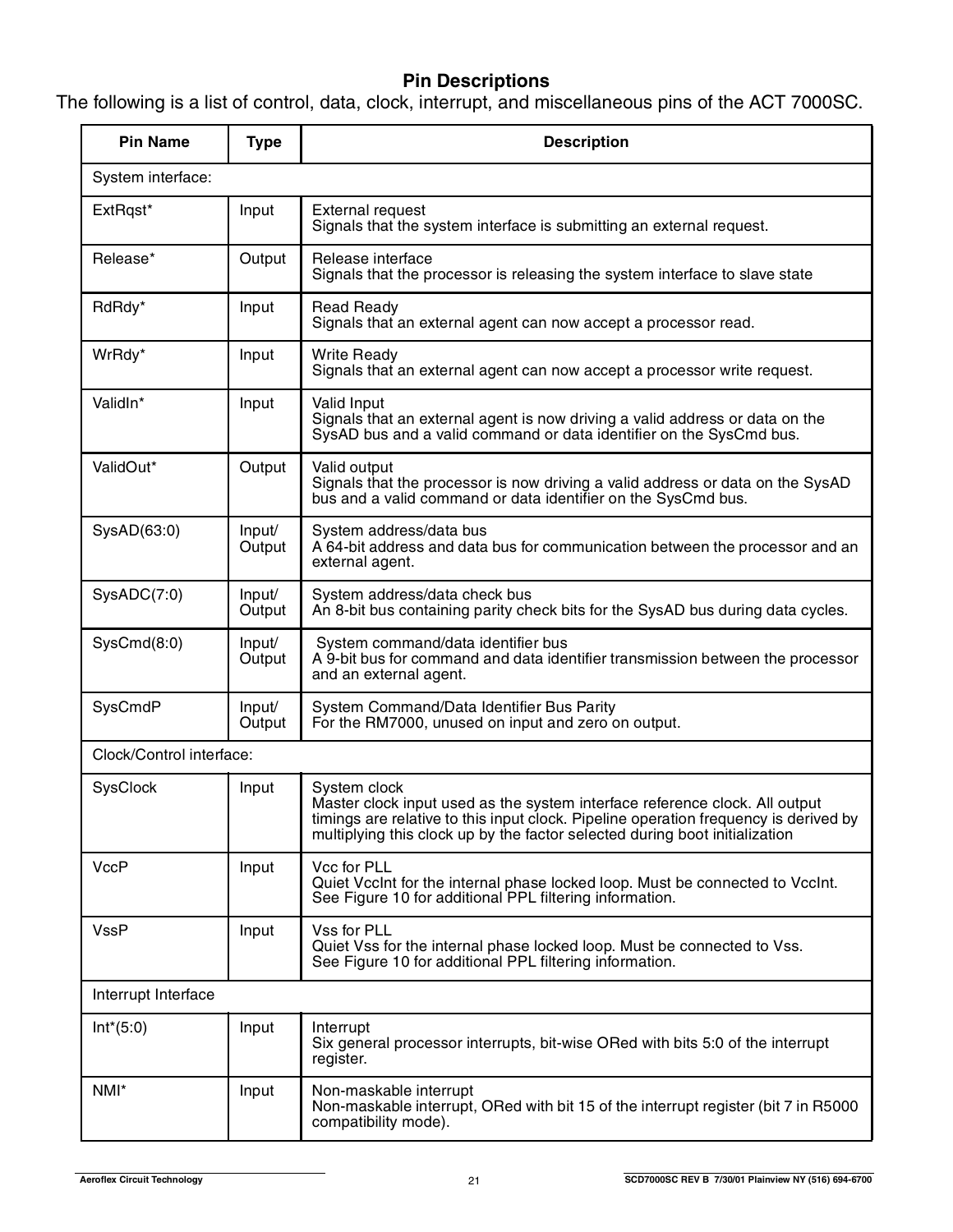## **Pin Descriptions (Cont.)**

The following is a list of control, data, clock, interrupt, and miscellaneous pins of the ACT 7000SC.

| <b>Pin Name</b>           | <b>Type</b> | <b>Description</b>                                                                                                                                                                                                                                                          |
|---------------------------|-------------|-----------------------------------------------------------------------------------------------------------------------------------------------------------------------------------------------------------------------------------------------------------------------------|
| JTAG interface:           |             |                                                                                                                                                                                                                                                                             |
| <b>JTDI</b>               | Input       | JTAG data in<br>JTAG serial data in.                                                                                                                                                                                                                                        |
| <b>JTCK</b>               | Input       | JTAG clock input<br>JTAG serial clock input.                                                                                                                                                                                                                                |
| <b>JTDO</b>               | Output      | JTAG data out<br>JTAG serial data out.                                                                                                                                                                                                                                      |
| <b>JTMS</b>               | Input       | <b>JTAG</b> command<br>JTAG command signal, signals that the incoming serial data is command data.                                                                                                                                                                          |
| Initialization Interface: |             |                                                                                                                                                                                                                                                                             |
| <b>BigEndian</b>          | Input       | Big Endian / Little Endian Control<br>Allows the system to change the processor addressing mode without rewriting<br>the mode ROM.                                                                                                                                          |
| <b>VccOK</b>              | Input       | Vcc is OK<br>When asserted, this signal indicates to the ACT 7000 that the 2.5V power supply<br>has been above 2.25V for more than 100 milliseconds and will remain stable.<br>The assertion of VccOK initiates the reading of the boot-time mode control serial<br>stream. |
| ColdReset*                | Input       | <b>Cold Reset</b><br>This signal must be asserted for a power on reset or a cold reset. ColdReset<br>must be de-asserted synchronously with SysClock.                                                                                                                       |
| Reset*                    | Input       | Reset<br>This signal must be asserted for any reset sequence. It may be asserted<br>synchronously or asynchronously for a cold reset, or synchronously to initiate a<br>warm reset. Reset must be de-asserted synchronously with SysClock.                                  |
| <b>ModeClock</b>          | Output      | Boot Mode Clock<br>Serial boot-mode data clock output at the system clock frequency divided by two<br>hundred and fifty six.                                                                                                                                                |
| Modeln                    | Input       | Boot Mode Data In<br>Serial boot-mode data input.                                                                                                                                                                                                                           |

For additional Detail Information regarding the operation of the Quantum Effect Devices (QED) RISCMark™ RM7000™, 64-Bit Superscalar Microprocessor see the latest QED datasheet and users guide (www.qedinc.com).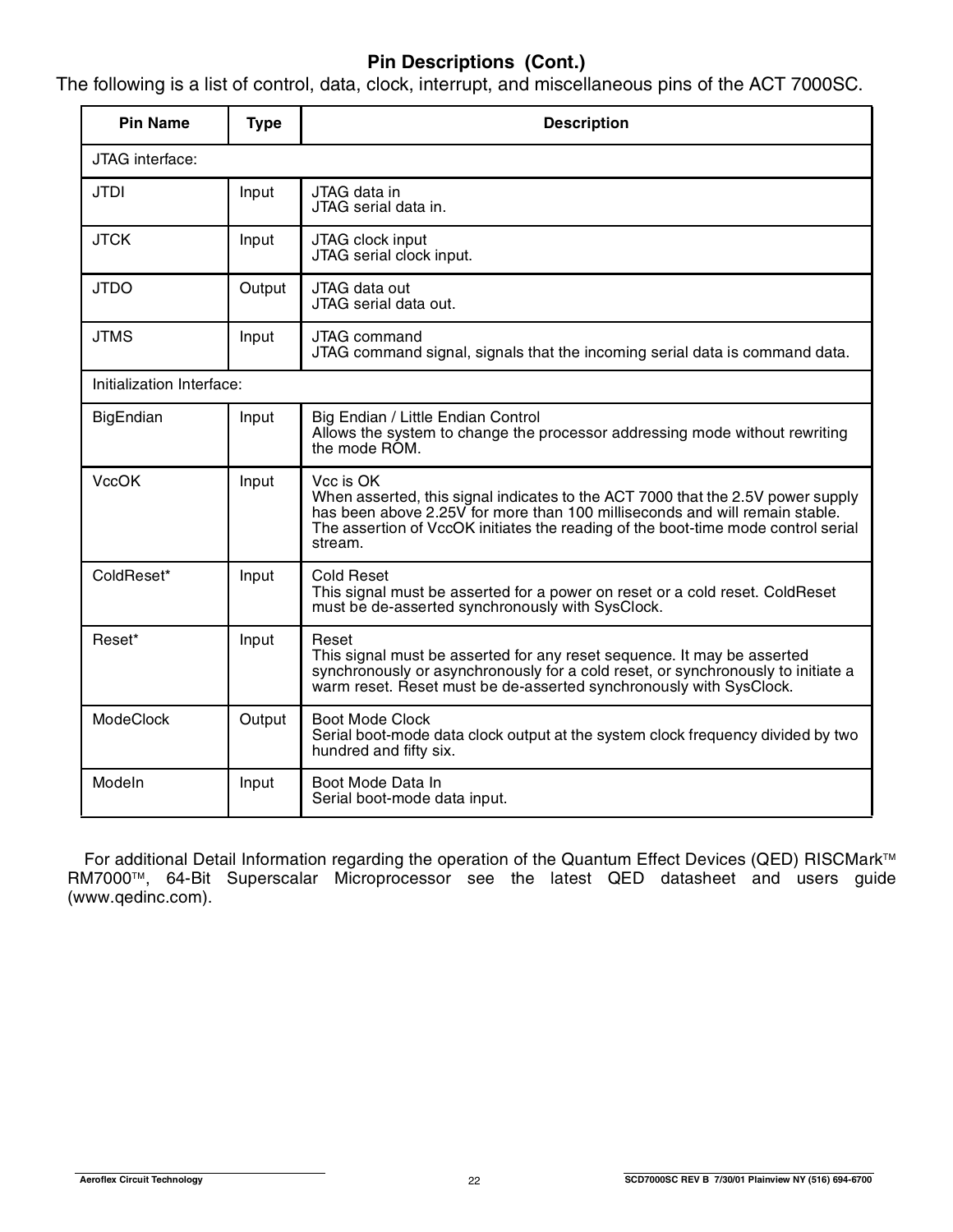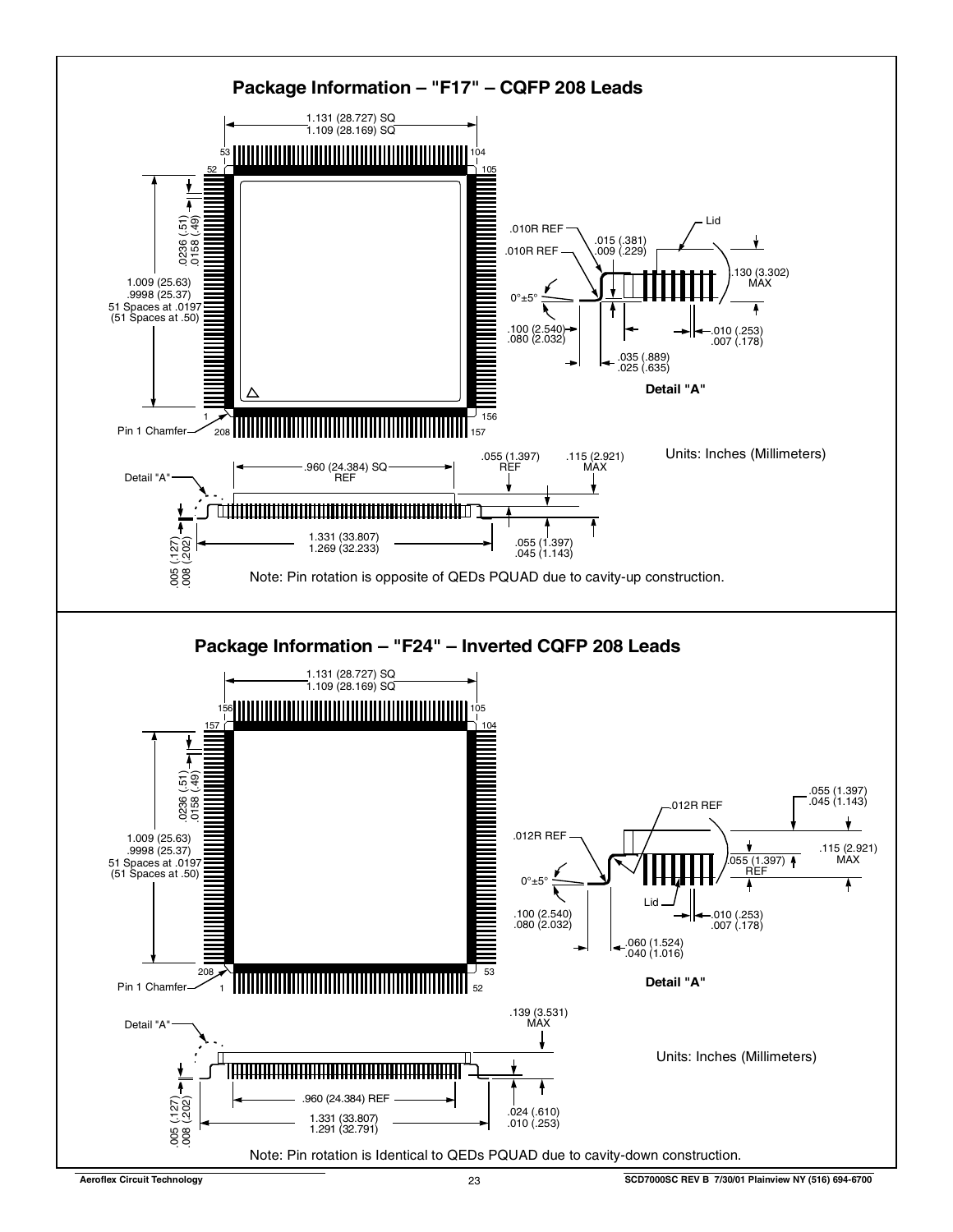| Pin #          | <b>Function</b> | Pin # | <b>Function</b>        | Pin # | <b>Function</b>  | Pin # | <b>Function</b>        |
|----------------|-----------------|-------|------------------------|-------|------------------|-------|------------------------|
| 1              | <b>VccIO</b>    | 53    | <b>NC</b>              | 105   | VccIO            | 157   | <b>NC</b>              |
| $\overline{c}$ | <b>NC</b>       | 54    | <b>NC</b>              | 106   | NMI*             | 158   | <b>NC</b>              |
| 3              | $\overline{NC}$ | 55    | $\overline{\text{NC}}$ | 107   | ExtRqst*         | 159   | <b>NC</b>              |
| 4              | VccIO           | 56    | VccIO                  | 108   | Reset*           | 160   | $\overline{\text{NC}}$ |
| 5              | <b>Vss</b>      | 57    | <b>Vss</b>             | 109   | ColdReset*       | 161   | VccIO                  |
| 6              | SysAD4          | 58    | Modeln                 | 110   | <b>VccOK</b>     | 162   | Vss                    |
| $\overline{7}$ | SysAD36         | 59    | RdRdy*                 | 111   | <b>BigEndian</b> | 163   | SysAD28                |
| 8              | SysAD5          | 60    | WrRdy*                 | 112   | VccIO            | 164   | SysAD60                |
| $\overline{9}$ | SysAD37         | 61    | ValidIn*               | 113   | Vss              | 165   | SysAD29                |
| 10             | VccInt          | 62    | ValidOut*              | 114   | SysAD16          | 166   | SysAD61                |
| 11             | <b>Vss</b>      | 63    | Release*               | 115   | SysAD48          | 167   | VccInt                 |
| 12             | SysAD6          | 64    | <b>VccP</b>            | 116   | VccInt           | 168   | <b>Vss</b>             |
| 13             | SysAD38         | 65    | <b>VssP</b>            | 117   | <b>Vss</b>       | 169   | SysAD30                |
| 14             | VccIO           | 66    | SysClock               | 118   | SysAD17          | 170   | SysAD62                |
| 15             | <b>Vss</b>      | 67    | VccInt                 | 119   | SysAD49          | 171   | VcclO                  |
| 16             | SysAD7          | 68    | <b>Vss</b>             | 120   | SysAD18          | 172   | <b>Vss</b>             |
| 17             | SysAD39         | 69    | VccIO                  | 121   | SysAD50          | 173   | SysAD31                |
| 18             | SysAD8          | 70    | <b>Vss</b>             | 122   | VccIO            | 174   | SysAD63                |
| 19             | SysAD40         | 71    | VccInt                 | 123   | <b>Vss</b>       | 175   | SysADC2                |
| 20             | VccInt          | 72    | <b>Vss</b>             | 124   | SysAD19          | 176   | SysADC6                |
| 21             | <b>Vss</b>      | 73    | SysCmd0                | 125   | SysAD51          | 177   | VccInt                 |
| 22             | SysAD9          | 74    | SysCmd1                | 126   | VccInt           | 178   | <b>Vss</b>             |
| 23             | SysAD41         | 75    | SysCmd2                | 127   | <b>Vss</b>       | 179   | SysADC3                |
| 24             | VccIO           | 76    | SysCmd3                | 128   | SysAD20          | 180   | SysADC7                |
| 25             | <b>Vss</b>      | 77    | VccIO                  | 129   | SysAD52          | 181   | VccIO                  |
| 26             | SysAD10         | 78    | <b>Vss</b>             | 130   | SysAD21          | 182   | <b>Vss</b>             |
| 27             | SysAD42         | 79    | SysCmd4                | 131   | SysAD53          | 183   | SysADC0                |
| 28             | SysAD11         | 80    | SysCmd5                | 132   | VccIO            | 184   | SysADC4                |
| 29             | SysAD43         | 81    | VccIO                  | 133   | <b>Vss</b>       | 185   | VccInt                 |
| 30             | VccInt          | 82    | <b>Vss</b>             | 134   | SysAD22          | 186   | <b>Vss</b>             |
| 31             | <b>Vss</b>      | 83    | SysCmd6                | 135   | SysAD54          | 187   | SysADC1                |
| 32             | SysAD12         | 84    | SysCmd7                | 136   | VccInt           | 188   | SysADC5                |
| 33             | SysAD44         | 85    | SysCmd8                | 137   | Vss              | 189   | SysAD0                 |
| 34             | VccIO           | 86    | SysCmdP                | 138   | SysAD23          | 190   | SysAD32                |
| 35             | Vss             | 87    | VccInt                 | 139   | SysAD55          | 191   | <b>VccIO</b>           |
| 36             | SysAD13         | 88    | Vss                    | 140   | SysAD24          | 192   | <b>Vss</b>             |
| 37             | SysAD45         | 89    | VccInt                 | 141   | SysAD56          | 193   | SysAD1                 |
| 38             | SysAD14         | 90    | Vss                    | 142   | VccIO            | 194   | SysAD33                |
| 39             | SysAD46         | 91    | VccIO                  | 143   | Vss              | 195   | VccInt                 |
| 40             | VccInt          | 92    | <b>Vss</b>             | 144   | SysAD25          | 196   | Vss                    |
| 41             | Vss             | 93    | $Int0*$                | 145   | SysAD57          | 197   | SysAD <sub>2</sub>     |
| 42             | SysAD15         | 94    | $Int1*$                | 146   | VccInt           | 198   | SysAD34                |
| 43             | SysAD47         | 95    | $Int2^*$               | 147   | Vss              | 199   | SysAD3                 |
| 44             | VccIO           | 96    | $Int3*$                | 148   | SysAD26          | 200   | SysAD35                |
| 45             | Vss             | 97    | $Int4*$                | 149   | SysAD58          | 201   | VccIO                  |
| 46             | ModeClock       | 98    | $Int5*$                | 150   | SysAD27          | 202   | <b>Vss</b>             |
| 47             | <b>JTDO</b>     | 99    | VccIO                  | 151   | SysAD59          | 203   | <b>NC</b>              |
| 48             | JTDI            | 100   | <b>Vss</b>             | 152   | VccIO            | 204   | <b>NC</b>              |
| 49             | <b>JTCK</b>     | 101   | NC                     | 153   | Vss              | 205   | <b>NC</b>              |
| 50             | <b>JTMS</b>     | 102   | NC                     | 154   | <b>NC</b>        | 206   | <b>NC</b>              |
| 51             | VccIO           | 103   | NC                     | 155   | <b>NC</b>        | 207   | VccIO                  |
| 52             | Vss             | 104   | <b>NC</b>              | 156   | Vss              | 208   | <b>Vss</b>             |

#### **ACT 7000SC Microprocessor CQFP Pinouts – "F17" & "F24"**  $\mathbb{R}^2$